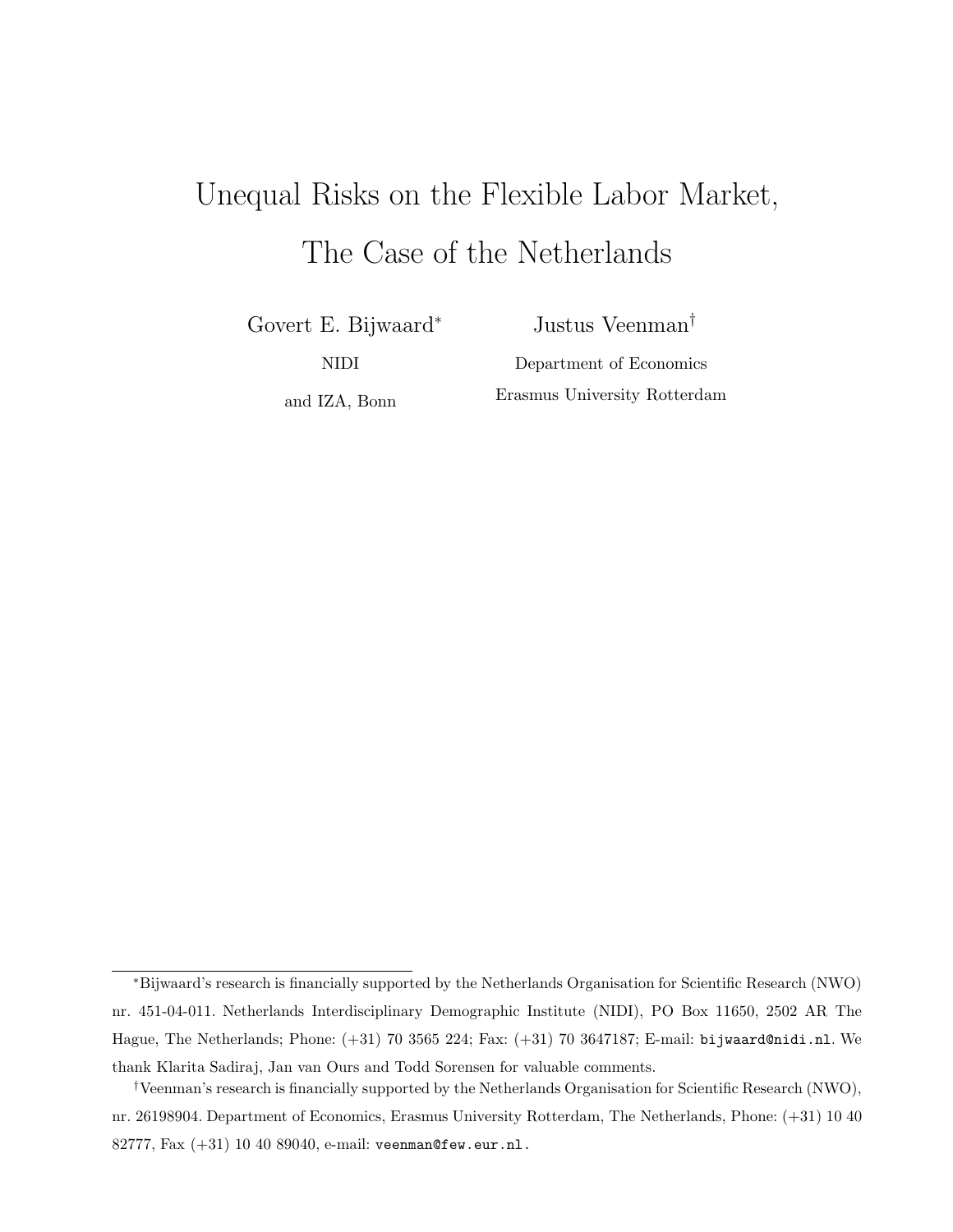# Unequal Risks on a Flexible Labor Market, The Case of the Netherlands

#### Abstract

In accordance with the needs and preferences of both employers and employees, labor markets in Western countries became increasingly flexible. However, for workers such flexibility bears the risk of long-term exclusion. This paper deals with unequal exclusionary risks on contemporary labor markets, particularly for those who are inactive and have unfavorable endowments. The data used to reveal the risks are based on stock sampling. We estimate hazard rate models that account for both the stock-sampling and the possible maximum duration for the transitions from unemployment, household care and disability to employment. In our analyses we try to control for differences in human capital characteristics, using a decomposition method. The main result is that unequal risks exist, but to a different degree for the various groups and with variations per transition type. Transition skills seem to have some but not much effect on job chances.

JEL classification: C41, J64, J7.

Key words: Flexible labor market; duration; Oaxaca-Blinder decomposition.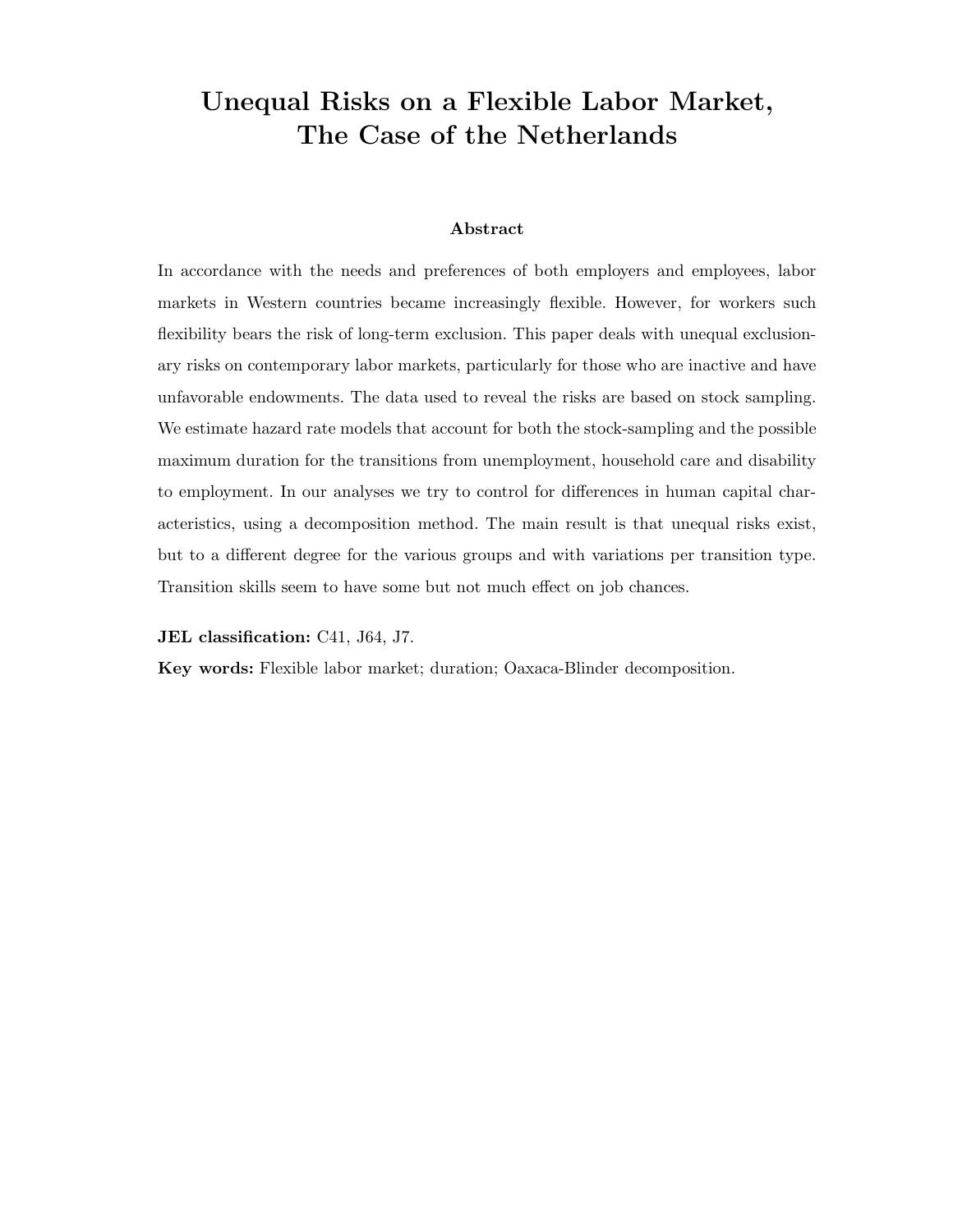# 1 Introduction

Ever since the seminal work of Atkinson (1984a,b) economists study labor market flexibilization. Originally, the employers' perspective dominated, as flexibilization was regarded as a necessary adaptation of the use of workers to increasingly turbulent consuming markets and fast-changing technologies. Research then focused on the effects on workers in different market segments. More recently, attention has also been paid to workers' needs and preferences. Certain types of flexibilization are now looked upon as *chosen* by employees who want to bring their working career in line with the requirements of their private life. Labor market flexibilization therefore seems to be advantageous for both employers and employees. It thus comes as no surprise that flexibilization is an ongoing process in today's Western labor markets. For some, flexibilization is even the core characteristic of such markets.

Among them is the German economist Schmid (1998, 2002) who typifies modern labor markets as 'transitional' markets. He found that employees experience a growing number of transitions during their working career as a result of increasing worker flexibility. Such transitions concern the domain of paid labor itself, e.g. transitions from one job to another, as well as transitions between work and other activities, such as family care, education, and unemployment. Since work became more variable and insecure, 'life-long tenures' are becoming a characteristic of the past. The standard biography (education-work-inactivity for males and education-workmarriage/care-inactivity for females) increasingly vanishes. It has gradually been replaced by a biography of choice, the more so since many transitions occur voluntarily from the workers' point of view. However, the situation of individual 'free choice' has a drawback. The new biography, which has been described as a 'do-it-yourself biography', in some instances turns out to be a 'breakdown biography' (Beck 1992, Giddens 1991). Current labor markets are therefore considered risky for many workers. The main risk being that interruptions of the working career that are meant to be temporary, become unintentionally permanent. For such cases Schmid uses the term 'exclusionary risks'. They occur particularly in transitions from work to unemployment, prolonged illness and household care.

Traditionally, workers with restricted human capital run the highest risk of prolonged nonworking periods. However, as transitional labor markets are characterized by 'institutional arrangements' (Schmid, 1998) that are meant to facilitate returning to paid labor, workers' 'transition skills' have become increasingly important (Buitendam, 2001). The term refers to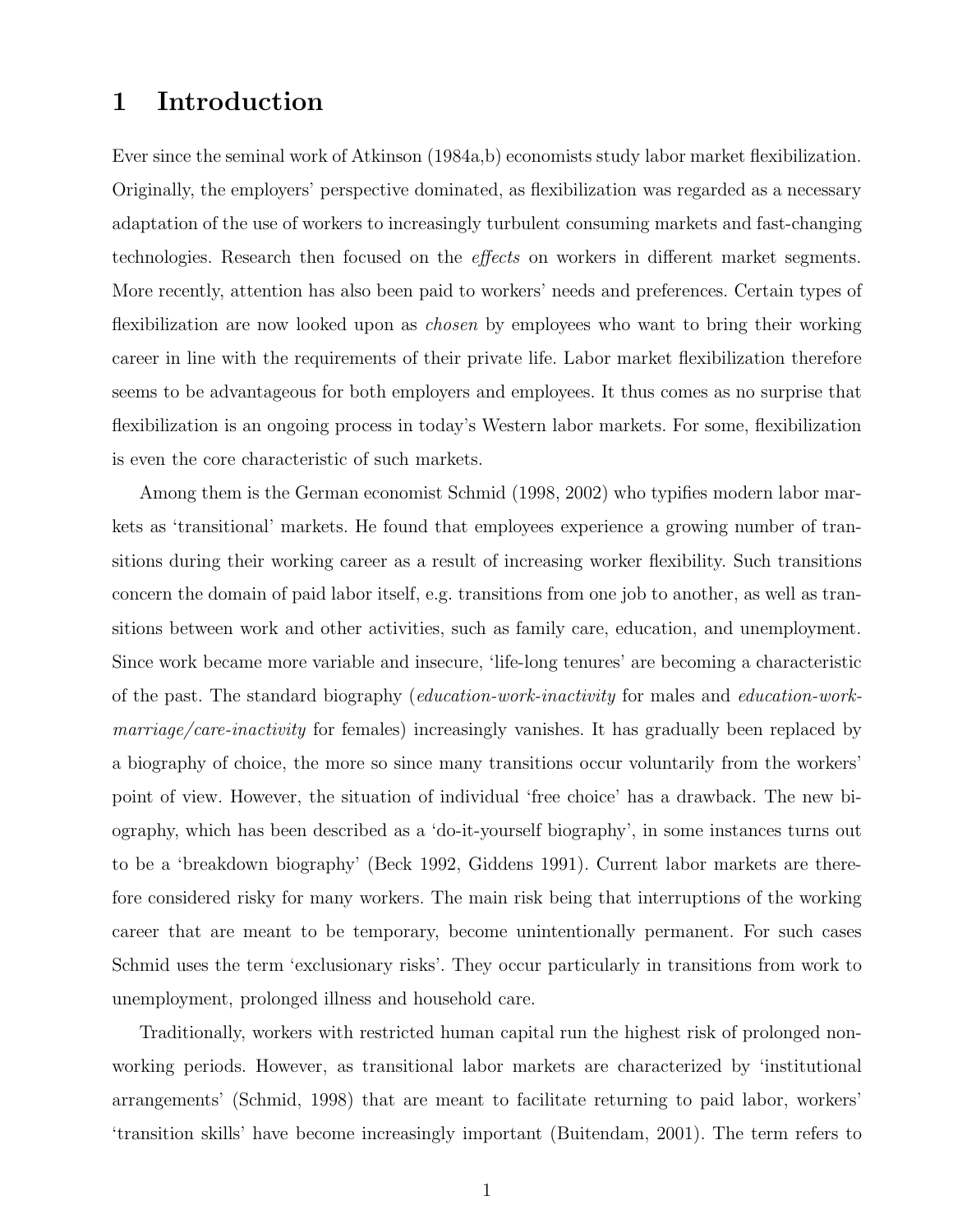knowing the rules and regulations of the modern labor market, and to correctly applying these rules and regulations in their own situation. We may assume that individuals vary in the degree of transition skills just as they differ in human capital. This holds true even when protective institutional arrangements are available, as individuals also vary in 'institutional self-activity' (Dewey 1990) which means that people differ in the ability to understand and use provisions provided by public services.

Governments apply policy measures to further the return to work for those who experience a break in their working career. Activating labor market policies, supported by public and private arrangements stimulating labor market transitions, advance the efficient operation of the labor market as well as diminish the risks of long-term exclusion from paid labor. The Netherlands offers a good example in this respect (Schmid, 1998, 2002). The Dutch labor market can be characterized as transitional. It shows a high proportion of part-time work in newly created jobs. Furthermore, a large number of policy measures is directed at the placement of long-term unemployed with a vulnerable labor market position, while the government uses a 'flexicurity' approach to optimize flexibility and work security (Wilthagen 1998).

Given the Dutch labor market situation, it is particularly interesting to choose the Netherlands as a case to investigate whether those out of work are able to find a job again and if so, at what pace. We therefore study the unemployed, the disabled to work and those who are in domestic care, and analyze their job chances. We are particularly interested whether groups with unfavorable characteristics still have larger exclusionary risks. We will control for human capital-characteristics to establish the importance of *transitional skills*. In this respect, the finding of Distelbrink and Pels (2002) is important. They established that immigrants in the Netherlands experience far more problems in relation to self-activity. The researchers found this to be a consequence of their upbringing which is more directed at compliance and respect than at autonomic thinking and acting. They furthermore explain these self-activity problems by the lower educational levels of immigrants. We thus expect immigrants to have less 'transition skills' in addition to impediments in their human capital, such as lower education and limited labor market experience (Veenman 1998). We will therefore focus on a comparison of the exclusionary risks of immigrants and Dutch natives.

As stated, we are interested in three transition types, namely from unemployment to work, from domestic care to work, and from prolonged illness (disability to work, to be more precise)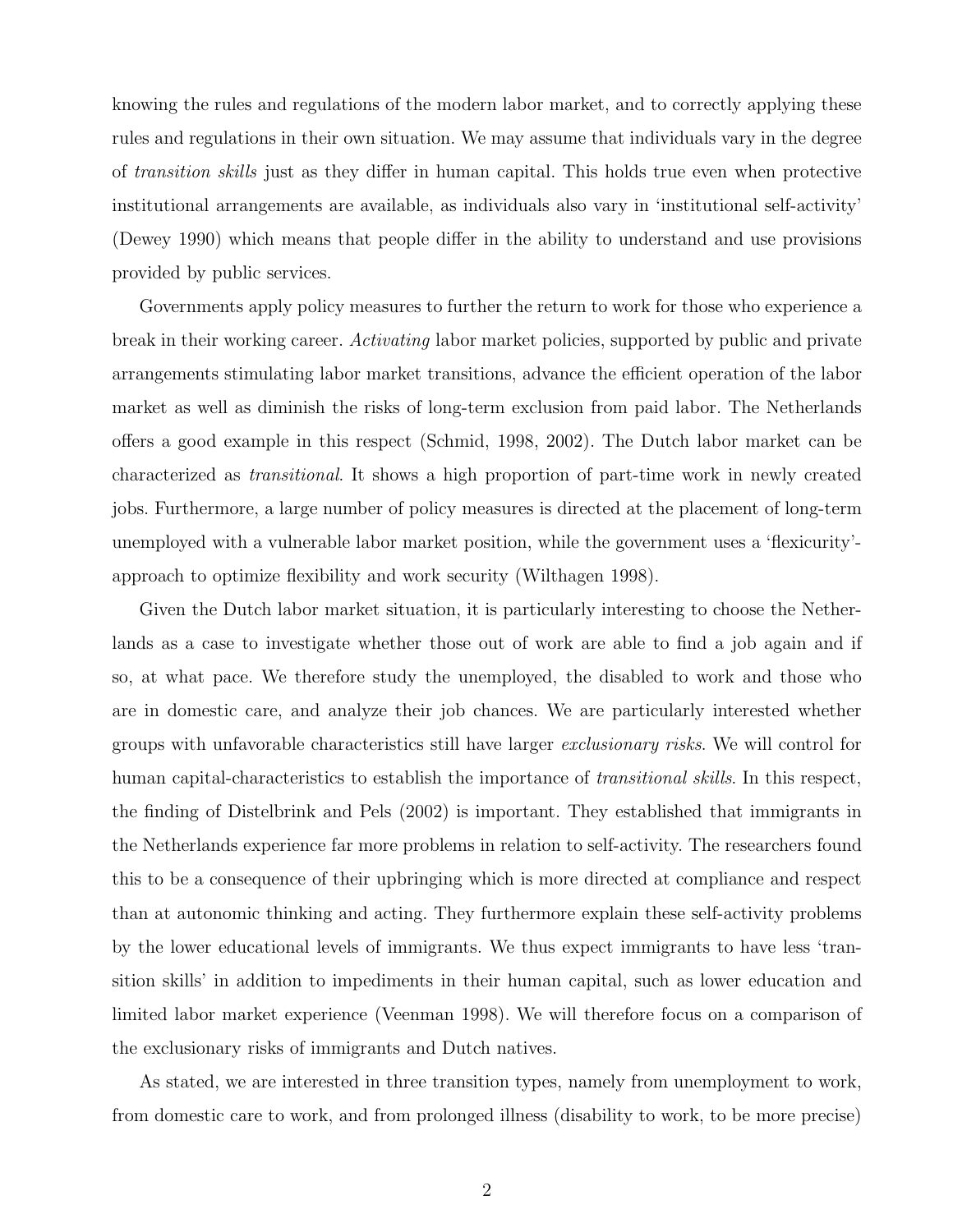to work.<sup>1</sup> The latter is of special interest for the Netherlands, where about  $960,000$  people received an allowance since they were officially registered as disabled to work in 2004 (Statistic Netherlands).<sup>2</sup> We will systematically *compare* the transition chances of immigrants and Dutch natives in these areas. To this end we estimate proportional hazard models for each group and for each transition from inactivity to work separately.

To *explain* the differences in exclusionary risks we calculate a decomposition of the differences in expected duration, implied by the hazard models, for each immigrant group and the native expected duration. This is a non-linear version of the well-known decomposition methodology of Oaxaca (1973) and Blinder (1973). Our methodology is an extension of the approach of Fairlie (2005) developed for the decomposition of logit and probit models. With this extension, being another contribution of this paper, we hope to gain insight into the importance of transition skills. In Section 2 we discuss our method and the data used. The empirical analyses and their results are presented in Section 3, where each of the three aforementioned transitions are elaborated on subsequently. Section 4 contains our conclusions and a short discussion of the main findings.

## 2 Data and method

With the exception of the year 1967, the Netherlands is a country of net immigration since the 1960s. From that time and until the 1990s, four immigrant groups dominated immigration. The majority, about 70 percent of the immigrants and their descendants, came from Turkey and Morocco (the Mediterraneans), and from Suriname and the Dutch Antilles (the Caribbeans). We will therefore focus on these four groups, also because they are the best documented immigrant groups in the Netherlands. Our data are from the nationwide survey 'Social Position and Use of Public Utilities by Migrants', more specifically from the survey's editions for the years 1998 and 2002.<sup>3</sup> The survey's main purposes are to gain insight into (the development of) the socio-

<sup>&</sup>lt;sup>1</sup>The transition from education to work could have been added, but since we lack data on the duration of inactivity of those who left education, we are not able to estimate their hazard rates.

<sup>&</sup>lt;sup>2</sup>Recently several measures were taken to diminish the number of those who are disable to work. The positive results show from the decline to about 880,000 people in 2005. To put this number in perspective, we add that the employed labor force in the Netherlands then counted about 6,9 million people.

<sup>3</sup> The 1998 survey was carried out by the Institute for Sociological and Economic Research (ISEO) from Erasmus University Rotterdam in cooperation with the Social and Cultural Planning Office of the Netherlands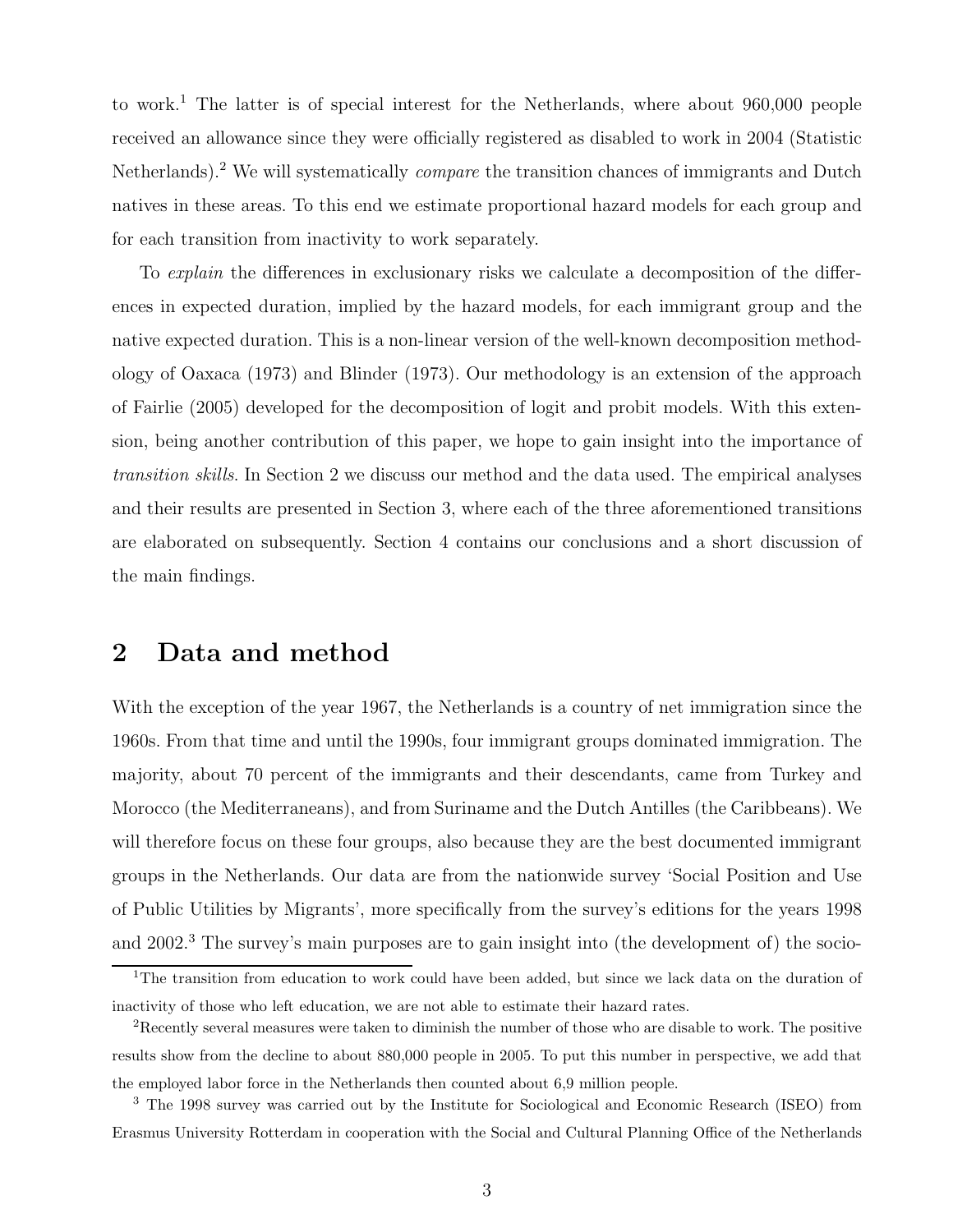economic position of the four largest immigrant groups in the Netherlands (Turks, Moroccans, Surinamese and Antilleans), in the variety in socio-economic position among these groups, as well as in differences in position compared to the native Dutch.<sup>4</sup> Because of the high degree of spatial concentration of immigrants in the larger cities, the survey is based on random sampling within the 13 largest Dutch cities. This procedure results in nationwide representativeness for the four immigrant groups.<sup>5</sup>

In each household, the head of household was asked to answer general questions on the composition of the household and (if relevant) on its migration history. All members of the household older than 11 years were asked to answer the other questions. Both the first generation of actual immigrants and the second generation (of descendants) are represented in the survey. Table 1 shows the number of respondents per group.

|                                | Turks | Moroccans | Surinamese | Antilleans | <b>Natives</b> | Total |
|--------------------------------|-------|-----------|------------|------------|----------------|-------|
| Economic position <sup>*</sup> |       |           |            |            |                |       |
| Unemployed searching for job   | 575   | 489       | 361        | 271        | 140            | 1836  |
| Domestic care                  | 1309  | 1132      | 419        | 294        | 338            | 3492  |
| Disability benefits            | 551   | 437       | 307        | 124        | 155            | 1574  |

Table 1: Number of people in SPVA by ethnic origin and economic position.

\* People aged 18 to 65 years. Source: SPVA (ISEO/SCP)

#### 2.1 Duration analysis

The data used contain retrospective information on the length of the elapsed duration in the labor market situation at the time of the interview. These data on the duration in a particular state are based on stock sampling, because they are obtained by sampling from the stock in that state using a single interview.<sup>6</sup> Since for some individuals labor market transitions (SCP). In 2002, ISEO cooperated with the SCP and, on specific items, with researchers from the Netherlands

Organisation for Scientific Research (NWO)-Program Netherlands Kinship Panel Study (NKPS).

<sup>4</sup>To be considered as a member of one of the immigrant groups, the person, or at least one of his parents, should come from the country concerned.

<sup>5</sup>More detailed information on the survey can be found in Groeneveld and Weijers-Martens (2003).

<sup>&</sup>lt;sup>6</sup>In fact some individuals are interviewed twice, both in 1998 and in 2002, in the SPVA. However, this occurs only for a very limited number of individuals. We therefore ignore the panel structure of the data.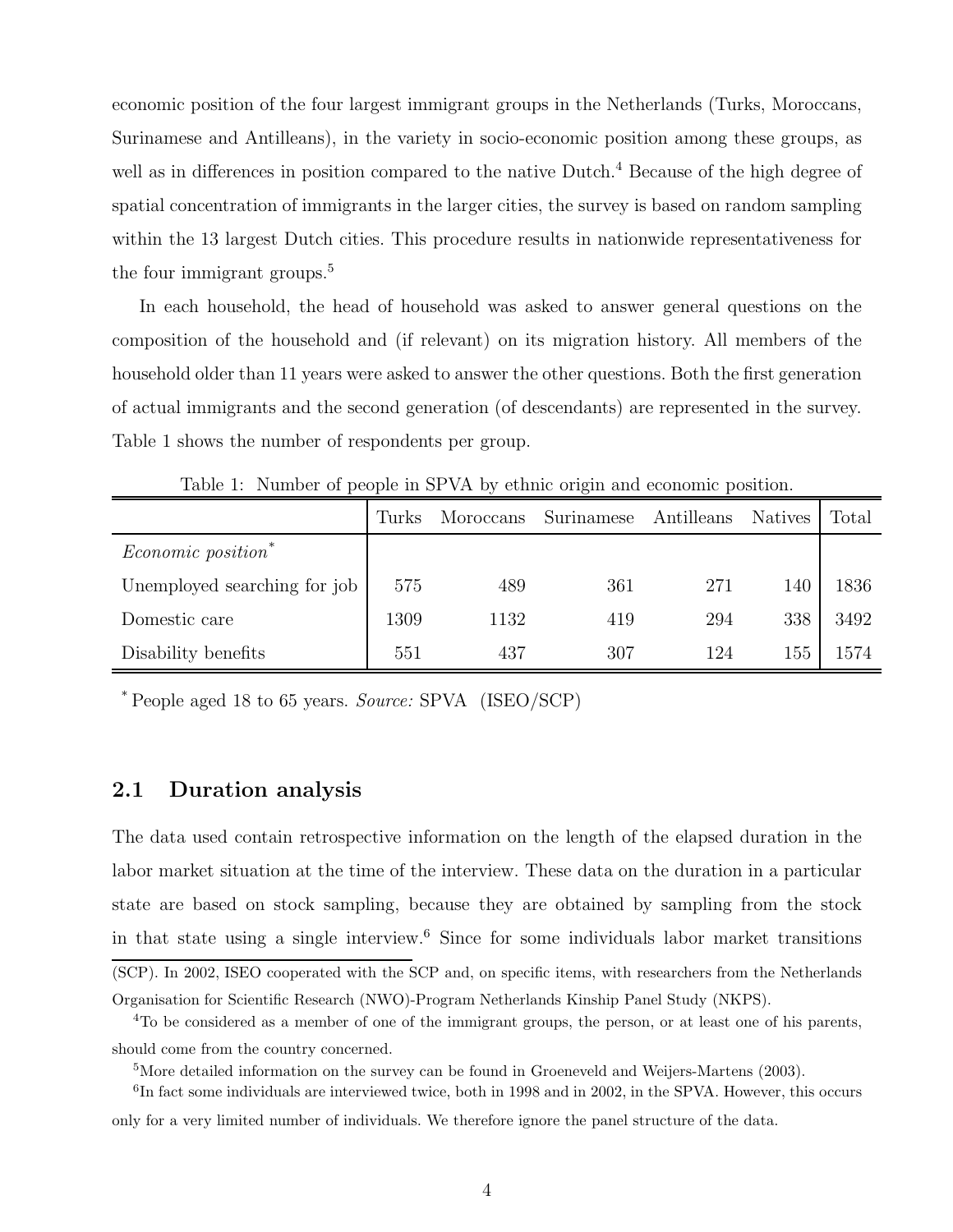occur at a very low rate, these individuals may stay in their current state until they reach the retirement age of 65. In the Netherlands, as in most European countries, unemployment benefits and disability benefits cease after retirement. In fact, everybody leaves the (potential) labor force when reaching the retirement age. This implies that every state has an upper bound of its duration until retirement. We will account for both the stock-sampling and the possible maximum duration.

In duration analysis the hazard rate or intensity is usually modelled. A common way to accommodate the presence of observed characteristics is to specify a proportional intensity model,

$$
\lambda(t|x) = \lambda_0(t;\alpha)e^{\beta_0 + \beta' x_i(t)},\tag{1}
$$

where  $\lambda_0(t;\alpha)$  represents the baseline hazard, that is, the duration dependence of the intensity common to all individuals. The covariates affect the intensity proportionally, and the timevarying variables are external variables that change independently of the employment state, such as the age of a disabled individual that changes independently of the employment state. If the duration of individual i has an upper bound of  $\bar{t}_i$ , the time till retirement, the hazard of leaving unemployment at  $\bar{t}_i$  is  $\infty$ . This implies that the probability to reach  $\bar{t}_i$  for individual i is  $S(\bar{t}_i|x_i) = \exp\left(-\int_0^{\bar{t}_i} \lambda_0(s;\alpha) e^{\beta_0+\beta' x_i(s)} ds\right).$ 

If we sample from a stock of individuals at time 0 (in calendar time) in a particular state, e.g. from the stock of people on disability benefits, and observe the elapsed time e in that state, then the distribution of the observations of the elapsed time is a conditional distribution, see among others Heckman and Singer (1984). The condition is the presence of a particular individual in the stock. Let  $r(-e|x_i)$  denote the entry rate, the probability to enter the state during  $[e, e + de]$  in the past given observed characteristics x and assume, as Nickell (1979) does, that the entry of people with characteristics  $x$  is a constant fraction of the total entry,  $r(-e|x) = r_1(-e)r_2(x)$ . Then the density of the elapsed duration for individual i, adapted for the upper bound in the duration, is

$$
h(e|\bar{t}_i, x_i) = \frac{r_1(-e)e^{-\Lambda(e|x_i)}}{\int_0^{\bar{t}_i} r_1(-\tau)e^{-\Lambda(\tau|x_i)} d\tau}
$$
(2)

where  $\Lambda(e|x_i) = \int_0^e \lambda_0(s;\alpha) \exp(\beta_0 + \beta' x_i(s)) ds$ , the integrated hazard.

In practice it is hard to find a closed form solution to the integrals in the density. For example, the commonly applied proportional hazard model with Weibull baseline hazard leads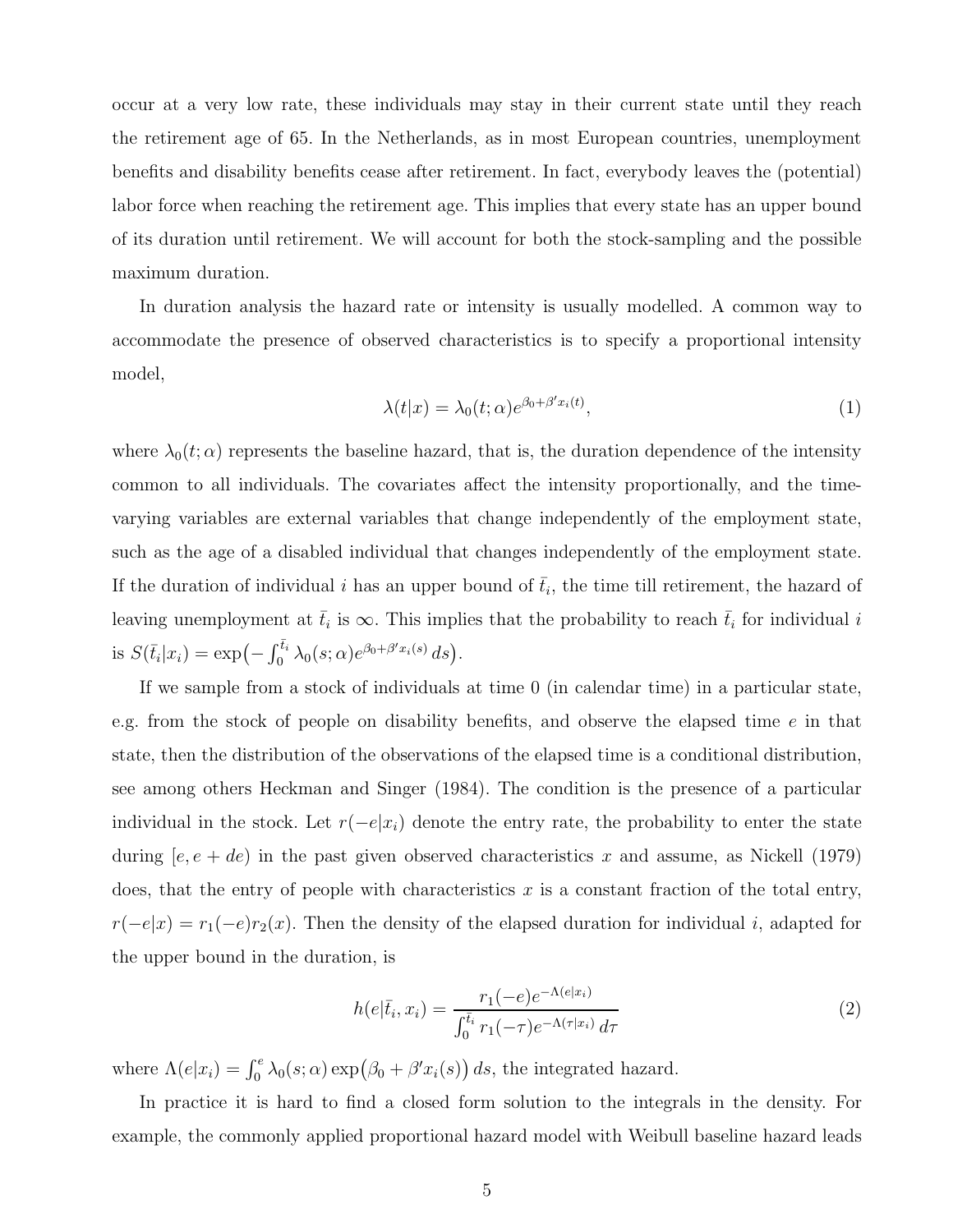to intractable integrals. Although these integrals may be approximated, the Weibull baseline is also very restrictive. A very flexible and tractable assumption is to use a piecewise constant baseline hazard. If the entry rate is also constant on intervals we have a closed form expression for the density of the elapsed duration, from which we can easily derive a maximum likelihood estimator for the parameters of the model. Let  $I_m(t) = (t_{m-1} \le t < t_m)$ , for  $m = 1, ..., M$ with  $t_0 = 0$  and  $t_M = \infty$ , be the intervals on which we define the piecewise constant hazard. Then  $\lambda_0(t) = \sum_{m=1}^M e^{\beta_0 + \alpha_m} I_m(t)$  with  $\sum_{m=1}^M \alpha_m = 0$ . Thus the  $\alpha$ 's only reflect the shape of the baseline hazard, while the level is captured in  $\beta_0$ , the intercept in the regression.

A well known issue in duration models is that neglecting unobserved heterogeneity in proportional hazards models leads to spurious negative duration dependence. In principle it is possible to allow for possible unobserved heterogeneity in our model through a multiplicative random error term in the hazard,  $\lambda(t|x,v) = v\lambda_0(t;\alpha)e^{\beta' x_i(t)}$ . Murphy (1996) shows how to include Gamma-distributed unobserved heterogeneity into the stock-sampled proportional hazards model. The adjustment to a possible upper bound on the duration is rather straightforward, as is the use of a discrete unobserved heterogeneity distribution. We attempted to fit models with a gamma or with a discrete unobserved heterogeneity distribution. However, none of these models have led to an indication of unobserved heterogeneity or a change in the parameters and, therefore, we do not present the details of the models with unobserved heterogeneity.

#### 2.2 Decomposition of the difference in expected duration

Since we want to find out whether transition skills affect the differences in expected durations, we use a decomposition method. The standard wage decomposition methodology of Oaxaca (1973) and Blinder (1973) has been widely used to examine discrimination in the labor market. The technique decomposes the average difference in wages between two demographic groups into differences in observable characteristics (differences that the variables in the regression model can explain, mainly endowments), and differences in coefficient estimates (the structure of the model that cannot be explained).

Suppose we distinguish two groups  $g = 1, 2$  and observe for each group  $i = 1, \ldots, N_g$ individuals. Consider the following linear regression model, which is estimated separately for each group

$$
Y_{ig} = X_{ig}\beta_g + \epsilon_{ig} \tag{3}
$$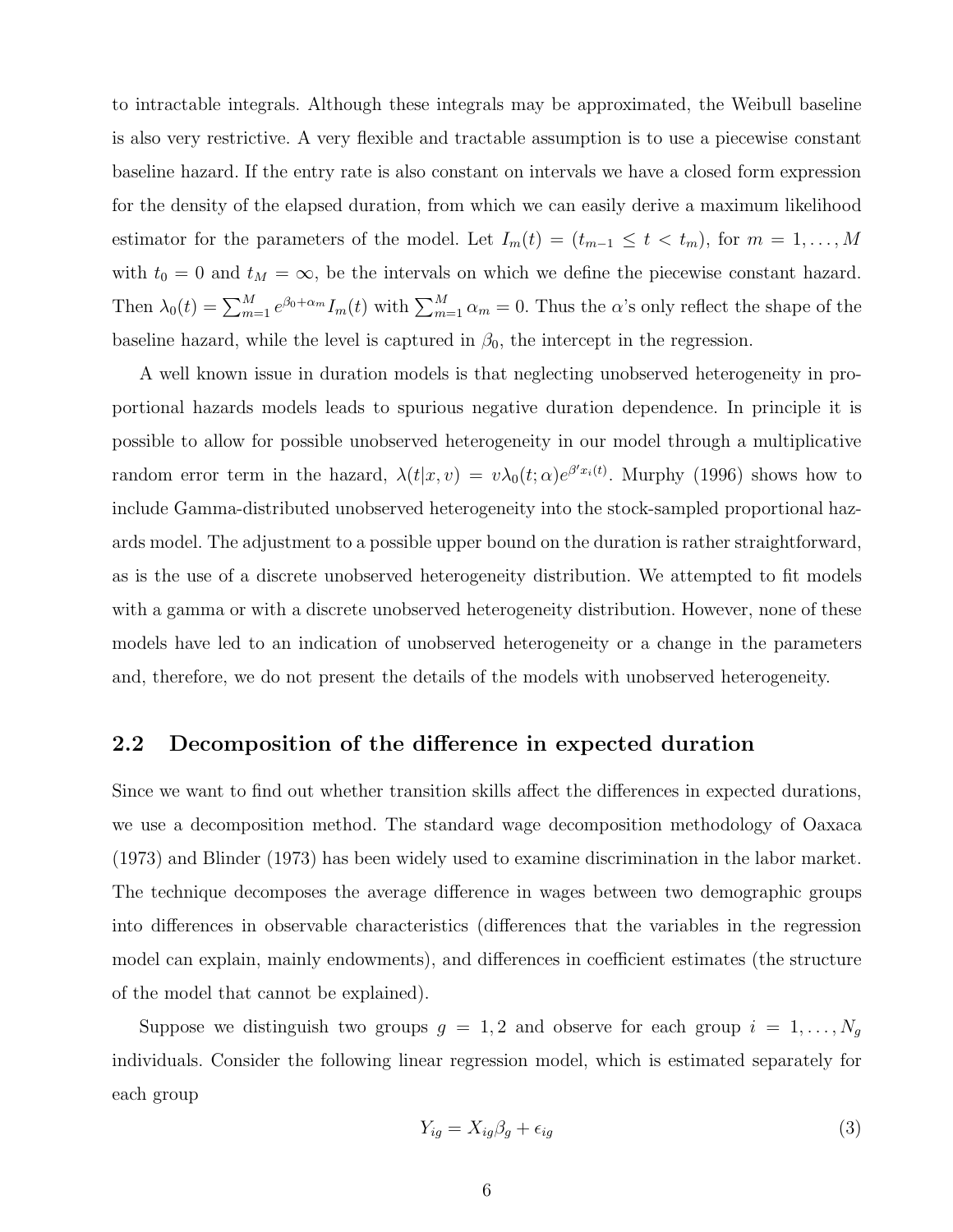For such a linear model, the standard Oaxaca-Blinder decomposition of the average value of the dependent variable is

$$
\bar{Y}_1 - \bar{Y}_2 = (\bar{X}_1 - \bar{X}_2)\hat{\beta}_1 + \bar{X}_2(\hat{\beta}_1 - \hat{\beta}_2)
$$
\n(4)

where  $\bar{Y}_g = N_g^{-1} \sum_{i=1}^{N_g} Y_{ig}$  and  $\bar{X}_g = N_g^{-1} \sum_{i=1}^{N_g} X_{ig}$ . The first term on the right-hand side of (4) represents the difference in the outcome variable between the groups due to differences in observable characteristics and the second term represents the differential due to differences in coefficient estimates. The second term also captures the portion of the differential due to group differences in unobserved characteristics.

However, in most models for duration outcomes the expectation is a non-linear function of the coefficients  $\beta$  and ancillary parameters  $\alpha$  reflecting the shape of the baseline hazard. Additionally, duration data are usually censored and OLS estimation leads to biased estimation of the parameter vector and hence to misleading results of the decomposition. We follow Fairlie (2005) for the decomposition of the non-linear difference in expected duration. Let  $E(X_i, \alpha, \beta)$ denote the expected duration for the individual with characteristics  $X_i$  given the coefficient vector  $β$  and the shape parameters of the baseline hazard  $α$ . Then the decomposition of the non-linear difference in expected duration  $\bar{Y}_1 - \bar{Y}_2$  can be written as

$$
D^{1} = \left[ \sum_{i=1}^{N_{1}} \frac{E(X_{i1}, \hat{\alpha}_{1}, \hat{\beta}_{1})}{N_{1}} - \sum_{i=1}^{N_{2}} \frac{E(X_{i2}, \hat{\alpha}_{1}, \hat{\beta}_{1})}{N_{2}} \right] + \left[ \sum_{i=1}^{N_{2}} \frac{E(X_{i2}, \hat{\alpha}_{1}, \hat{\beta}_{1})}{N_{2}} - \sum_{i=1}^{N_{2}} \frac{E(X_{i2}, \hat{\alpha}_{2}, \hat{\beta}_{1})}{N_{2}} \right] + \left[ \sum_{i=1}^{N_{2}} \frac{E(X_{i2}, \hat{\alpha}_{2}, \hat{\beta}_{1})}{N_{2}} - \sum_{i=1}^{N_{2}} \frac{E(X_{i2}, \hat{\alpha}_{2}, \hat{\beta}_{2})}{N_{2}} \right]
$$
(5)

The first term in brackets on the right-hand side reflects the contribution of the observed characteristics, the second term in brackets reflects the contribution of the baseline hazard and the last term in brackets reflects the contribution of the coefficients to the difference in expected duration. Note that the decomposition also depends on the shape parameter(s),  $\alpha$ . Consequently, there are three other equivalent possible decompositions of the difference in expected duration between the two groups on which  $\alpha_g$  is used in the counterfactual parts of the decomposition equation (see Appendix A).

The alternative methods of calculating the decomposition provide different estimates, which is the familiar index problem with the Oaxaca-Blinder decomposition. Ham et al. (1998) suggest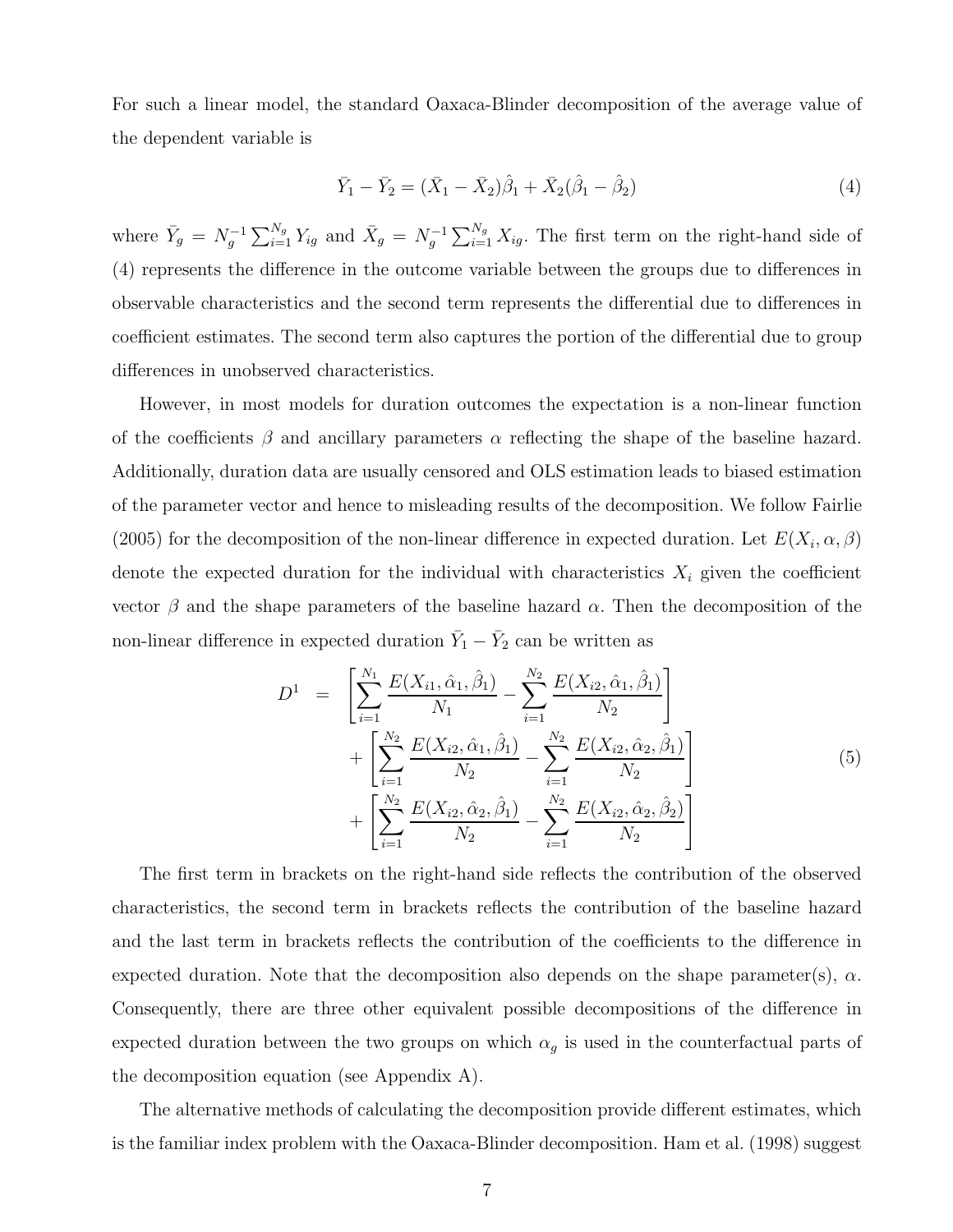to average over the alternative decompositions to estimate the contribution of the coefficient estimates and of the coefficients. They did not consider the difference in the baseline hazard. Thus including the ancillary parameters, we propose to measure the contribution of the differences in the duration between the groups due to differences in observable characteristics in a similar way (see Appendix A).

Note that the three components add to the difference in mean. However, this holds only for uncensored data. For censored data (and also for stock-sampled data) the average observed duration is not equal to the true underlying expected duration. Therefore, we decompose the expected durations implied by the proportional hazards model in section 2.1, instead of the observed mean durations. By doing this, we are able to find out whether there is room for the explanatory variable *transition skills* in addition to the observed characteristics in the model.

Many articles only report the size of each of the components of the difference in the mean between the two groups. Without knowing the significance of these components, this is of little value. However, for our nonlinear decomposition method (and because it is an average of four alternative decompositions) it is very hard to calculate the exact variance. We therefore rely on a bootstrap method to calculate the approximate variances of each of the components (see Appendix A).

# 3 Differences in exclusionary risks

In this section we attempt to establish whether the contemporary flexible labor market in the Netherlands implies higher risks of 'exclusionary' transitions for immigrants than for Dutch natives, and if so, why. We will subsequently focus on three transition types: from unemployment, domestic care and prolonged illness (disability to work) to paid work.

#### 3.1 From unemployment to work

The unemployment rate among immigrant groups 'officially' registered by the Employment Office is four to five times higher than among Dutch natives, with the most disadvantageous figures for the Mediterraneans.<sup>7</sup> These differences in employment rate are reflected in data on

<sup>7</sup>The 'registered' unemployment figures are: Dutch natives 2%, Surinamese: 7%, Antilleans 8%, Moroccans 9% and Turks 10%. (source: SPVA-2002 and survey Labor Force 2002)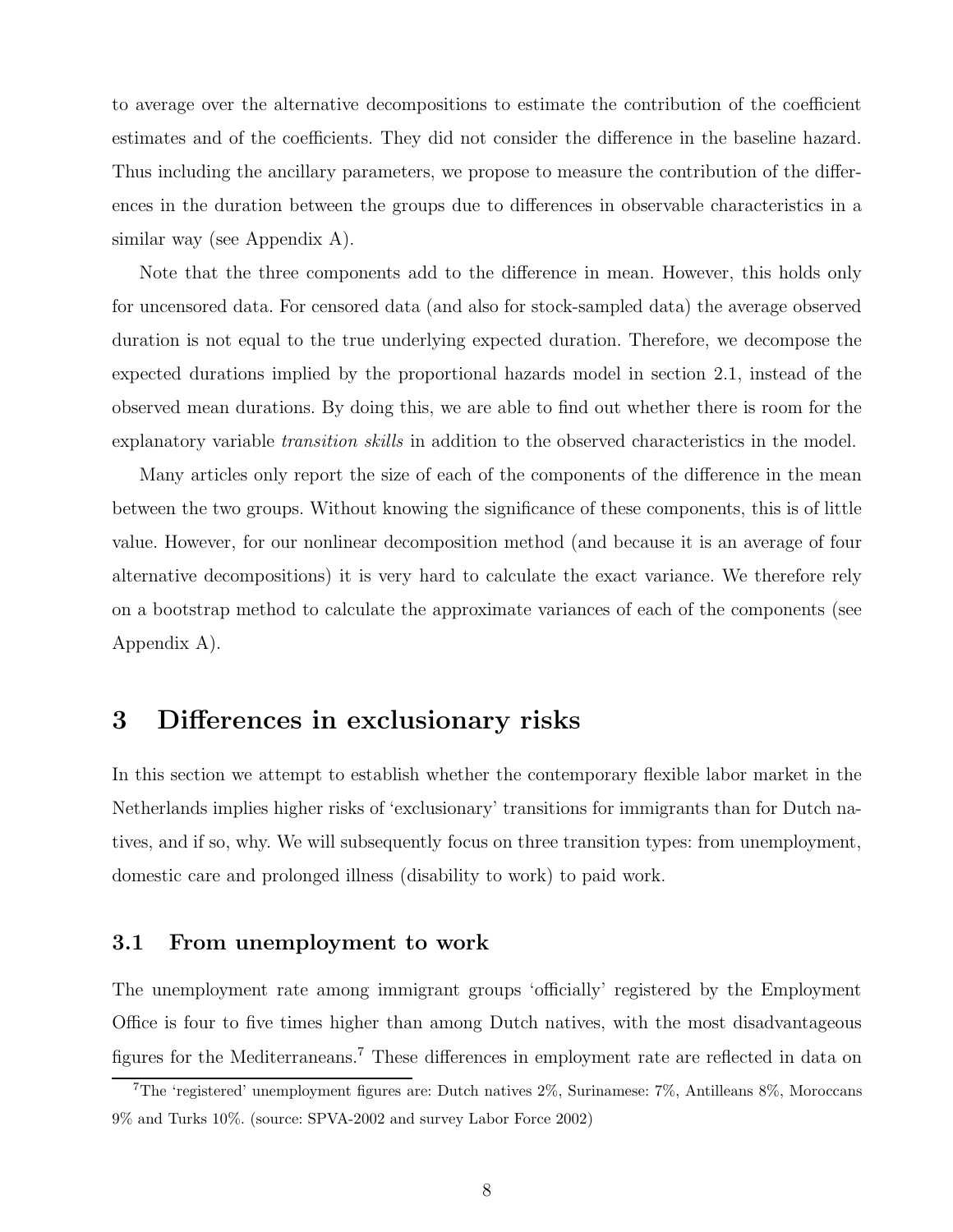the unemployment duration. Looking at the 'registered' unemployment again, we find that the Turks have, on average, the longest duration, followed by (in this order) Antilleans, Moroccans and Surinamese.

As stated before, the described data on the unemployment duration are based on stock sampling which leads to a distortion as a consequence of 'length-biased sampling'.<sup>8</sup> This means that both unemployed from a period with high unemployment and long-term unemployed are overrepresented in the data. We adjust for such overrepresentation by assuming that the national inflow in the unemployment in the past is proportional to the observed characteristics of the unemployed.<sup>9</sup> These inflow figures give the weights  $r_1(-e)$  in equation (2). The inclusion of two time-varying covariates, age and presence of young children, deserve additional explanation. The age of the unemployed at the moment of the interview is calculated back to the age at the moment their unemployment spell begun. The presence of young children (under twelve) in the household is also calculated back through the information on the age of all the children now present in the household.

For this stock based sample of unemployment durations (in months) we apply a proportional hazards model with a piecewise constant baseline hazard on six intervals: 0 to 2 months; 2 to 6 months; 6 months to 1 year; 1 to 2 years; 2 to 5 years and 5 years or over.<sup>10</sup> The estimation results are given in Table 6 in Appendix B. From the parameters of the piecewise constant baseline hazard we can estimate the implied baseline survival functions for each ethnic group. This is the survival function for the reference individual, an individual with all covariates at zero, that is a single male aged 35, with primary education, good health, and with no children under 12 years of age at home. This baseline survival function (taking the changing age into account) is depicted for each ethnic group in Figure 1. We see that a native reference individual leaves unemployment the fastest and a Turkish reference individual the slowest.

#### [Place Figure 1 here]

<sup>8</sup>Another problem with stock-sampled data is that we do not observe one single transition, hence we can only identify the transition rate out of unemployment. However, from national figure from Statistics Netherlands, http://statline.cbs.nl/, we know that in 2004-2005 87% of the transition out of unemployment was into employment (excluding retirement), and 11% into disability. Thus, most of the unemployed make a transition to work.

<sup>9</sup> See UWV, http://www.uwv.nl/overuwv/kennis-publicaties/index.aspx (only in Dutch)

 $10$ Due to limited observations in particular in duration intervals for some ethnic groups we had to combine the baseline intervals for those groups.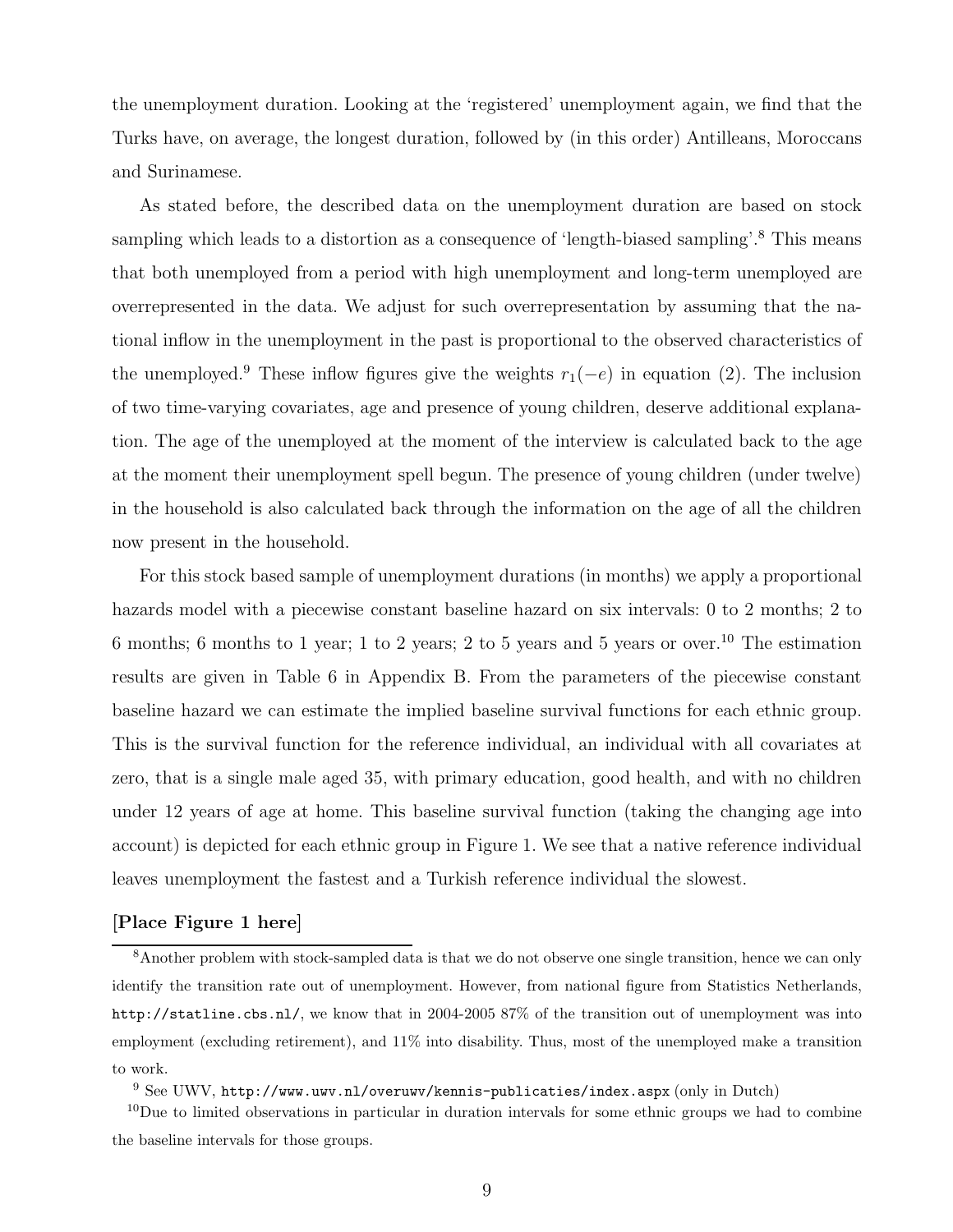The impact of observed characteristics on the outflow into employment differs substantially among the ethnic groups. We see from Table 6 (in Appendix B) that the education level plays an important role. High educated individuals leave unemployment faster than low educated individuals. Married Turks and Moroccans have a higher reemployment rate. The presence of young children reduces the reemployment rate. Surinamese and Antillean women have a slower departure from unemployment. For Turks health problems lead to lower reemployment rate.

To measure the possible effect of the unobserved transition skills on the exclusionary risks, we applied the decomposition method explained in section 2.2. For each immigrant group we calculate the expected unemployment duration implied by parameter estimates and compare it with the expected duration of Dutch natives. The decomposition allows us to calculate the portion of the difference that arises from differences in coefficients, the portion of the difference that arises from differences in the baseline hazard (different survival rates for the reference individual) and the portion of the difference that arises from differences in explanatory variables. Table 2: Decomposition of differences in expected UNEMPLOYMENT duration (in months)

|                                   | Turks     | Moroccans | Surinamese | Antilleans        |
|-----------------------------------|-----------|-----------|------------|-------------------|
| Expected duration immigrant group | 38.2      | 40.0      | 24.9       | 19.3              |
| immigrant group - natives $(4.5)$ | $33.6***$ | $35.5***$ | $19.5***$  | $14.8^{\ast\ast}$ |
|                                   | (6.7)     | (8.0)     | (5.5)      | (6.0)             |
|                                   |           |           |            |                   |
| Difference due to:                |           |           |            |                   |
| Explanatory variables             | $9.0**$   | $11.6***$ | $3.8**$    | $5.0**$           |
|                                   | (2.4)     | (2.8)     | (1.6)      | (2.1)             |
| Coefficients                      | $17.3*$   | 15.8      | 8.0        | 1.8               |
|                                   | (8.3)     | (8.8)     | (8.3)      | (6.3)             |
| Baseline hazard                   | 7.3       | 8.1       | 7.6        | 7.9               |
|                                   | (6.0)     | (6.2)     | (7.0)      | (5.1)             |

*Notes:* Standard errors are shown in parentheses.  $^*p < 0.05; ^{**}p < 0.01$ . Source: SPVA (ISEO/SCP)

The results in Table 2 show that Turks and Moroccans have by far the longest expected unemployment duration (more three years) and Dutch natives by far the shortest (about 5 months). The difference in the expected unemployment duration is mainly attributable to the fact that the variables in our model turn out to be unfavorable for the job chances of Turks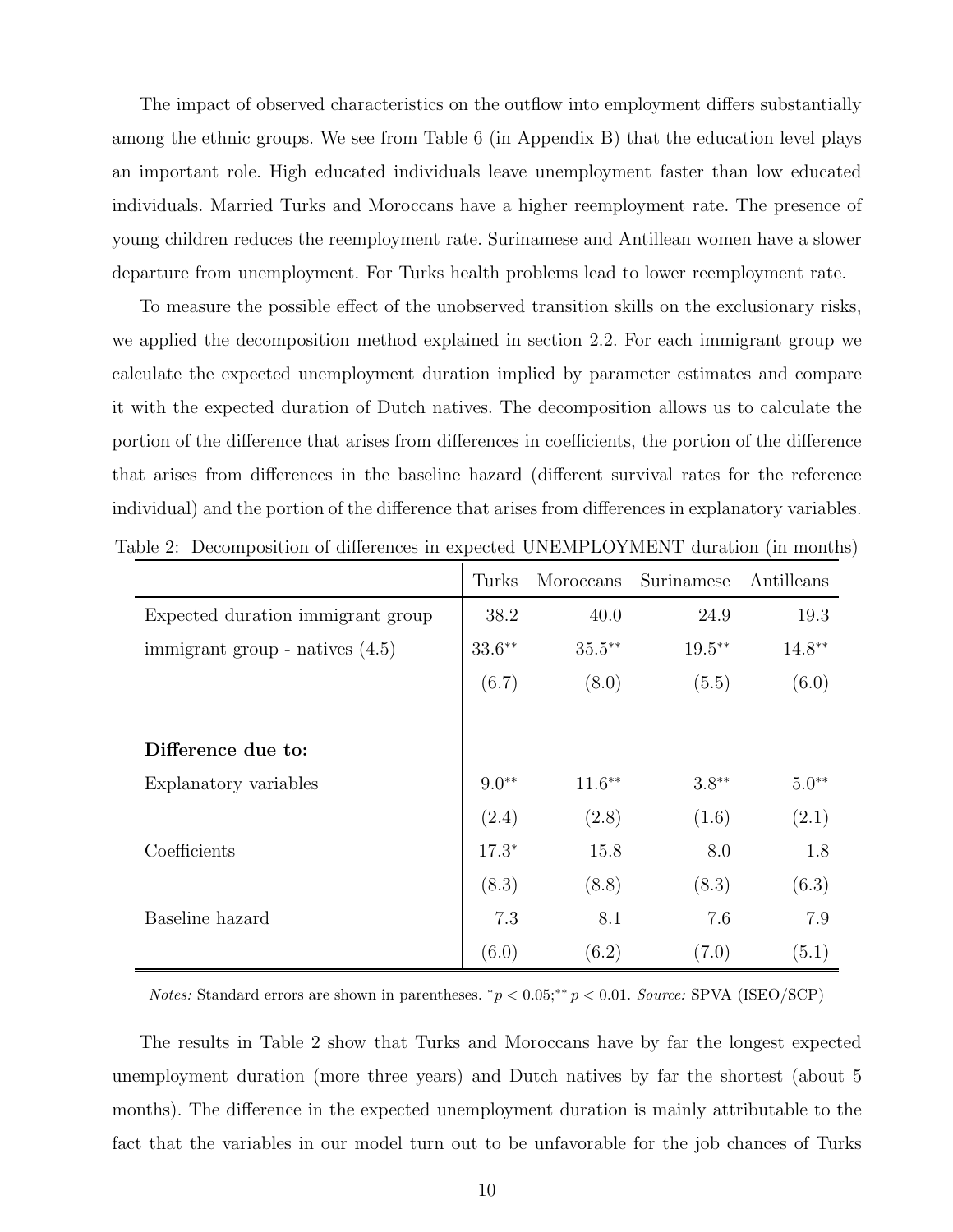and Moroccans. The difference in coefficients only for Turks leads to a significant difference in the expected unemployment duration. The difference in the baseline duration dependence does not have a significant impact on the difference in expected unemployment duration. These findings imply that the observed human capital characteristics and demographic characteristics seem more important than the unobserved transition skills when explaining differences in exclusionary risks among the unemployed.

#### 3.2 From domestic care to work

Since domestic care is still predominantly a female activity, even in 'modern' Western societies (Hofmeister et al. 2003), we focus on women in this section. Looking at the labor market participation in 2002, we find the highest rates among Surinamese females (64%), followed by Antillean and native Dutch females (59%). A large gap exists with Mediterranean females: 32% labor market participation among Turkish women and 30% among Moroccan women.

When estimating the hazard rates for the time spent in domestic care (in years), we again use the model with maximum duration for stock-sampled data that accounts for varying entry.<sup>11</sup> Women often stay at home for a long period. Thus the domestic care duration can easily be of 20 years. This implies that many women do not participate in the labor market until their retirement age. The upper bound on the duration therefore has an important impact on the estimation results. The participation rate of women in the Netherlands increased only recently. In the late 70s less than 20% of the women were participating in the labor market. This implies an overrepresentation of women who began their domestic care in the 70s or earlier. We adjust for this overrepresentation by assuming that the national inflow in domestic care in the past is proportional to the number of non-participating women 20 years of age.<sup>12</sup> We also assume that this inflow is proportional to the observed characteristics of the women.

We estimate a proportional hazards model with a piecewise constant baseline hazard on five intervals: 0 till 10 years; 10 till 15 years; 15 till 20 years; 20 till 25 years and 25 years and beyond.<sup>13</sup> The estimation results are given in Table 7 in Appendix B. Again, the parameters

 $11$ For the time spent in domestic care we are also not sure that these women get employed, see footnote 8. They might get unemployed first. De Koning et al. (2005) find for Dutch panel data that 95% of the women left the non-participation state for employment.

<sup>&</sup>lt;sup>12</sup>See the public statistics site of Statistics Netherlands,  $http://statline.cbs.nl/$  for the numbers.  $13$ See note 10.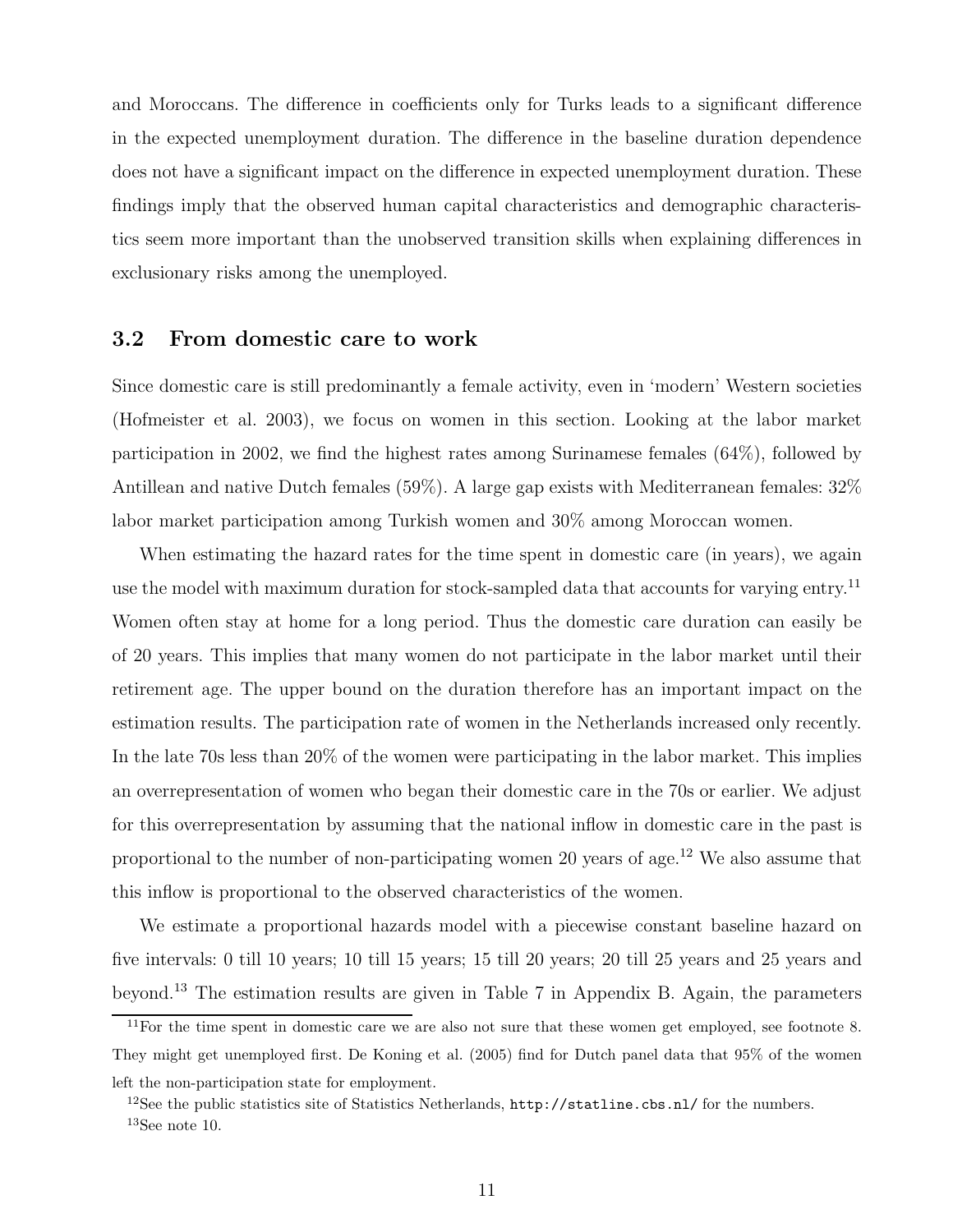estimates differ among the ethnic groups. We estimate the implied survival rate for the reference female, that is a single female, aged 45, with no employment experience, with primary education, with no children under 12 years of age living at home. This baseline survival function (taking the changing age into account) is depicted for each ethnic group in Figure 2. A Dutch native (reference) female in domestic care has the slowest outflow till age 60, from age 60 an Antillean female has the slowest outflow, while a Moroccan female has the fastest. Note the drop to zero in the baseline survival functions after 20 years in domestic care, when the retirement age of 65 is reached.

#### [Place Figure 2 here]

The impact of observed characteristics on the reemployment rate out of domestic care differs substantially among the ethnic groups. Table 7 shows that previous employment experience has a large impact on the outflow from domestic care for Turkish, Surinamese and Antillean women. Education is also an important factor in explaining the outflow. Non-native women without education leave much slower. For Moroccan women the effect of the presence of children is very pronounced, leading to a virtual stop of the outflow. Marital status is important for Turkish and Moroccan women. Within both groups, married/cohabiting women leave domestic care faster. To find out to what extent transition skills may affect the expected duration of domestic care, we apply the decomposition method explained in section 2.2.

The results in Table 3 show that Moroccan women have the longest expected domestic care duration (33 years) and native women the shortest (13 years). The difference in the expected domestic care duration for Moroccan women is attributable to the fact that the variables in our model are unfavorable for their chances to leave domestic care. These variables are also disadvantageous for Turkish women, and to a lesser extent, for Surinamese and Antillean women. Neither the differences in coefficients nor the differences in the shape of the baseline hazard leads to significant differences in the expected domestic care duration. Thus, the difference in unobserved transition skills does not seem to be important for explaining the difference in exclusionary risks among the women in domestic care.

#### 3.3 From prolonged illness to work

The last transition type to be discussed here is between prolonged illness and paid work. Disability to work is a clear social and economic problem in the Netherlands. That is why we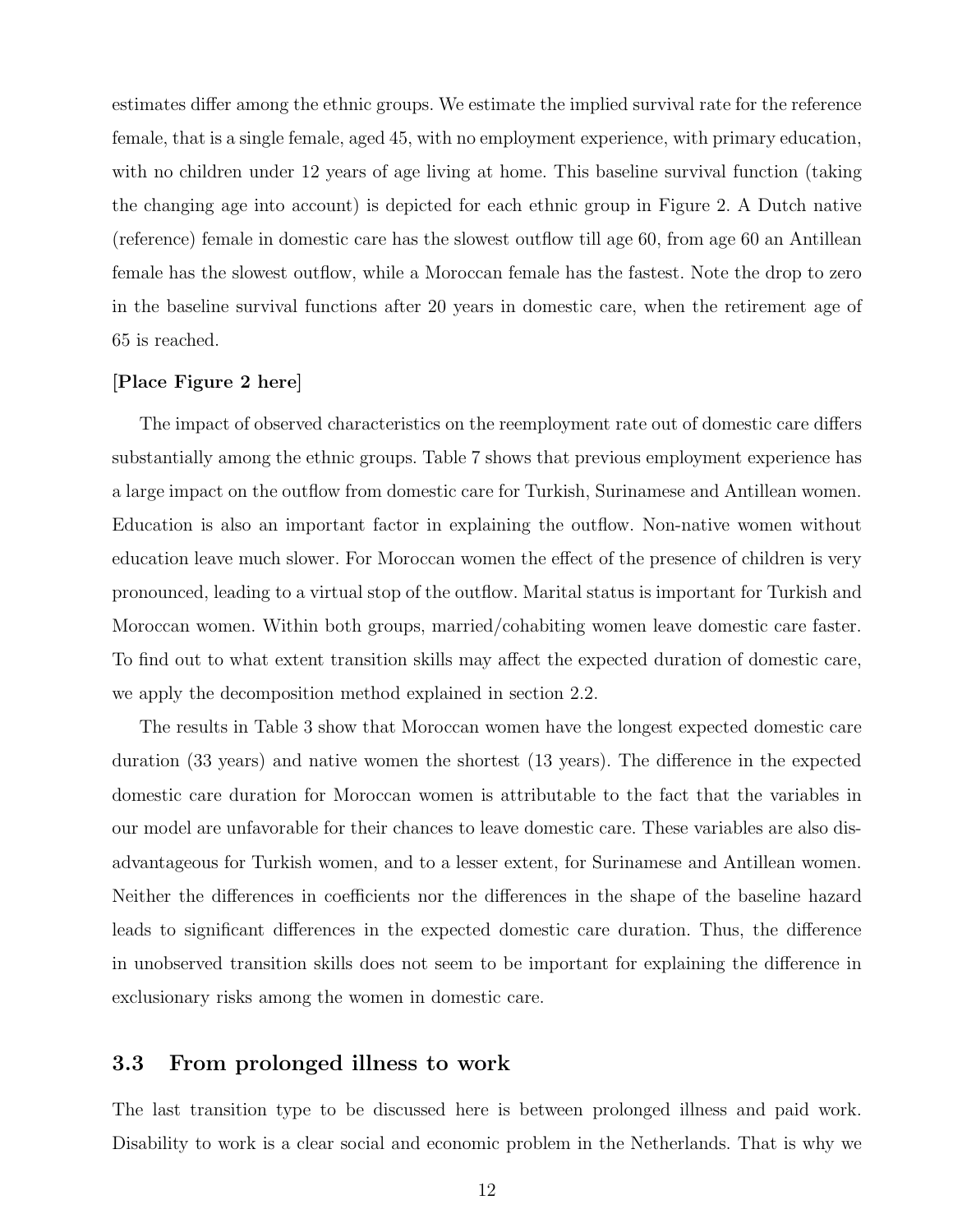|                                    | Turks    | Moroccans | Surinamese | Antilleans |
|------------------------------------|----------|-----------|------------|------------|
| Expected duration immigrant group  | 27.8     | 33.0      | 14.3       | 20.1       |
| immigrant group - natives $(12.8)$ | $15.0**$ | $20.2**$  | 1.5        | 7.3        |
|                                    | (2.9)    | (4.8)     | (3.7)      | (4.1)      |
|                                    |          |           |            |            |
| Difference due to:                 |          |           |            |            |
| Explanatory variables              | $9.7**$  | $10.3***$ | $6.7***$   | $7.3**$    |
|                                    | (2.4)    | (5.0)     | (1.9)      | (2.5)      |
| Coefficients                       | 5.2      | 10.7      | $-5.0$     | 2.8        |
|                                    | (6.0)    | (5.5)     | (7.6)      | (8.3)      |
| Baseline hazard                    | 0.1      | $-0.8$    | $-0.3$     | $-2.8$     |
|                                    | (3.5)    | (1.7)     | (7.5)      | (6.2)      |

Table 3: Decomposition of differences in expected DOMESTIC CARE duration (in years)

Notes: Standard errors are shown in parentheses.  $^*p < 0.05; ^{**}p < 0.01$ . Source: SPVA (ISEO/SCP)

focus on this form of prolonged illness. The SPVA-2002 contains data on self-reported disability to work and on receiving a disability allowance. Combining these two variables, we find highly varying proportions of disabled persons per ethnic group, as shown in Table 4.

Table 4: Percentage disabled persons in the total population (15-65 years) and in the labor force by ethnic group ÷,

|                                    |  |         | Turks Moroccans Surinamese Antilleans Dutch |       |     |       |
|------------------------------------|--|---------|---------------------------------------------|-------|-----|-------|
|                                    |  | MFMF MF |                                             | $M-F$ | M F |       |
| Total Population 11 8 11 4 5 7 4 4 |  |         |                                             |       | 98  |       |
| Labor force                        |  |         | 17 25 17 12 7 11 5 6                        |       |     | 12 14 |

Source: SPVA (ISEO/SCP)

Looking at the total population (15-65 years of age), we find the proportion of disabled persons to be the highest among Mediterranean males, followed by native Dutch males. The proportion of disabled persons among Caribbean males is much lower. Among females, the Turks and the Dutch natives show the highest proportion of disabled persons, followed by the Surinamese. The proportion is low among Moroccan and Antillean women. The proportion of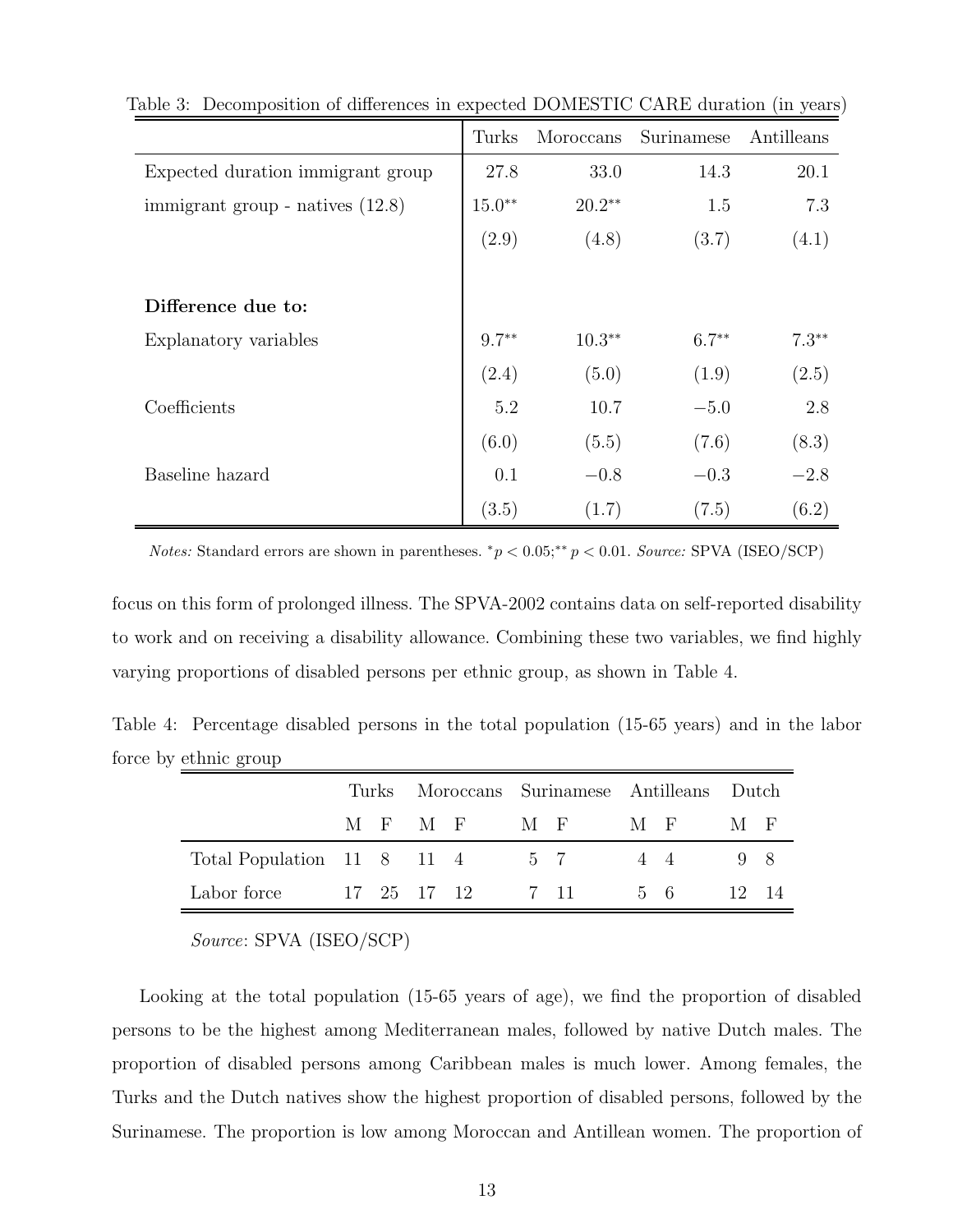disabled persons in the labor force (those working for at least 12 hours per week or actively looking for work for at least 12 hours per week) is the highest among Turkish females (25%). This is the result of a combination of relatively many disabled persons and a relatively small labor force. Mediterranean males also show a high proportion of disabled persons in the labor force (17%), followed at some distance by the native Dutch males (12%). A much lower proportion is found among the Antilleans, males and females alike.

Again we estimate the hazard rate for the transition from disability to work (in years).<sup>14</sup> To this end, we apply the model described in section 2.1. Since the duration on disability benefits can exceed 20 years, the maximum duration implied by the retirement age also plays an important role in the analysis of the return to work after disability. Because the inflow into disability has changed over time, we use the national inflow figures to adjust for the changing inflow in the past.<sup>15</sup> We assume a piecewise constant baseline hazard on three intervals: aged 0 to 10 years; 10 to 20 years and 20 years and over.<sup>16</sup> The estimated survival functions for the reference individual, a single forty-eight year old male with primary education, are depicted in Figure 3. Note the drop to zero in the baseline survival functions after 17 years in disability, when the retirement age of 65 is reached. An Antillean (reference) individual in disability has the fastest outflow into employment. Turks and Moroccans have a very low rate of leaving disability.

#### [Place Figure 3 here]

The estimation results in Table 8 (in Appendix B) indicate that the impact of observed characteristics on the reemployment rate differs substantially among the ethnic groups. Gender is important for Turks and Moroccans. For both groups a disabled woman returns to work faster than a disabled man. Married Surinamese have a higher reemployment rate. Due to limited observations we could not include marital status in the model for Antilleans and the low education categories in the model for natives. The education level of the individuals has a large impact on the chance to leave disability.

<sup>&</sup>lt;sup>14</sup>In our stock-sampled data we also do not observe any transition for the people in disability, see footnote 8. From national figures from Statistics Netherlands we know that in 2004-2005 73% of the transition out of disability was into employment (excluding retirement), while 26% became unemployed. Thus, a substantial share of the disabled do make a direct transition to work.

 $^{15}\mathrm{See}$ note $9$ 

 $16$ See note 10.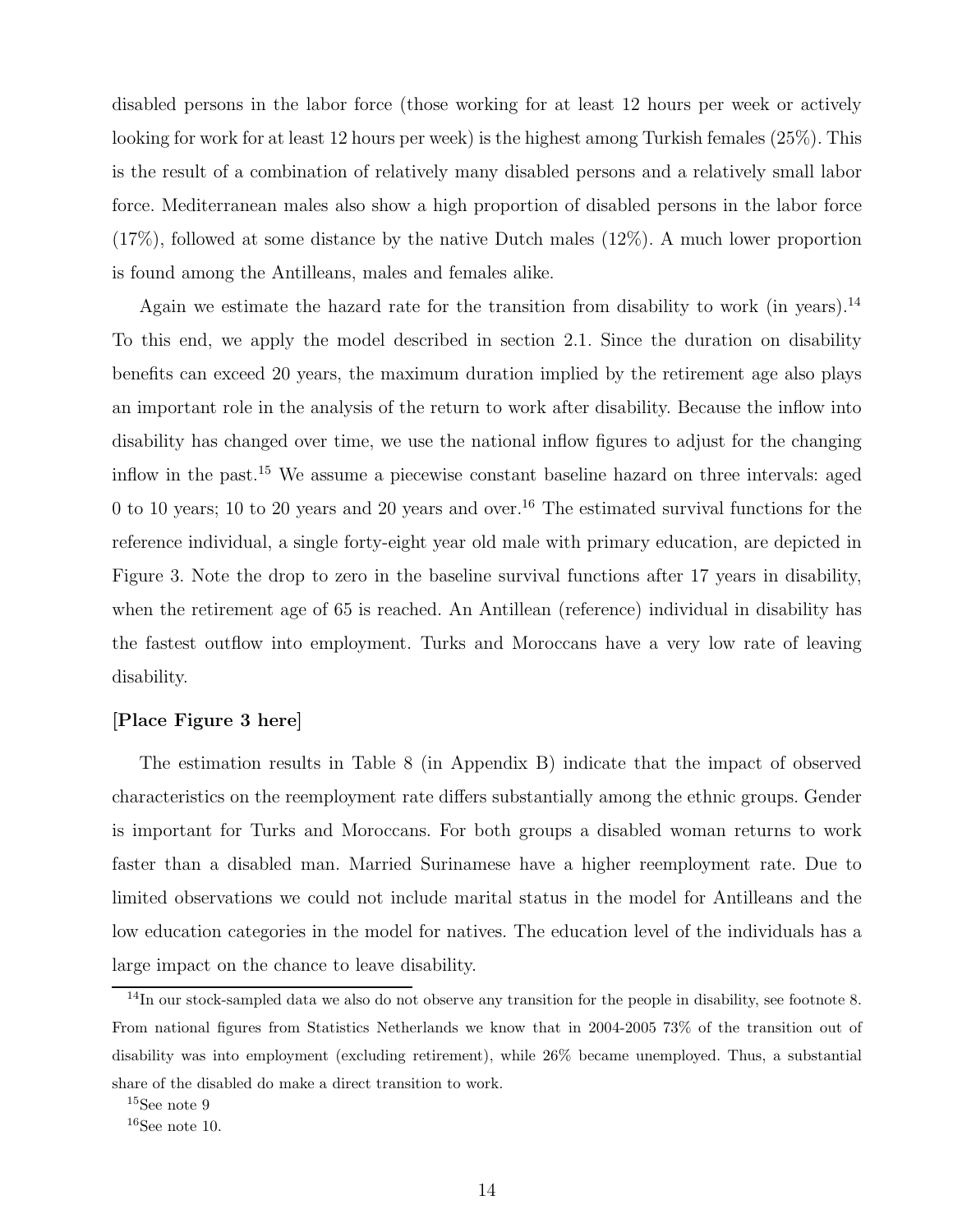|                                    | Turks   | Moroccans | Surinamese | Antilleans |
|------------------------------------|---------|-----------|------------|------------|
| Expected duration immigrant group  | 12.3    | 14.6      | 12.7       | 8.5        |
| immigrant group - natives $(16.7)$ | $-4.3$  | $-2.0$    | $-3.9$     | $-8.1$     |
|                                    | (3.7)   | (3.7)     | (3.8)      | (4.2)      |
|                                    |         |           |            |            |
| Difference due to:                 |         |           |            |            |
| Explanatory variables              | $4.8**$ | $3.7**$   | $3.0**$    | $1.9**$    |
|                                    | (1.1)   | (1.6)     | (0.9)      | (0.8)      |
| Coefficients                       | $-9.4$  | $-6.6$    | $-6.4$     | $-7.4$     |
|                                    | (5.2)   | (4.7)     | (4.9)      | (5.0)      |
| Baseline hazard                    | 0.3     | 0.9       | $-0.5$     | $-2.6$     |
|                                    | (2.6)   | (1.9)     | (2.7)      | (3.3)      |

Table 5: Decomposition of differences in expected DISABILITY duration (in years)

*Notes:* Standard errors are shown in parentheses.  $^*p < 0.05; ^{**}p < 0.01$ . Source: SPVA (ISEO/SCP)

We apply the decomposition method to reveal the possible effect of transition skills on the expected disability duration. The results in Table 5 show that Dutch natives have the longest expected disability duration (17 years) and Antilleans the shortest (9 years). This is a surprisingly short period when compared to the expected disability duration of Dutch natives. For Turks, Moroccans and Surinamese the high expected disability durations are attributable to unfavorable observed characteristics, which leaves hardly any room for an explanation from transition skills.

### 4 Summary and conclusions

Contemporary labor markets are characterized by such a high degree of flexibility that a new type of labor market is emerging. This market features a large number of transitions during the working career. The so-called transitional labor market offers new chances to both employers and employees, but at the same time increases the risk of long-term exclusion for the latter. The Netherlands offers a good example of a transitional labor market with institutional arrangements to mitigate the risk of exclusionary transitions.

We investigated whether the contemporary flexible labor market in the Netherlands implies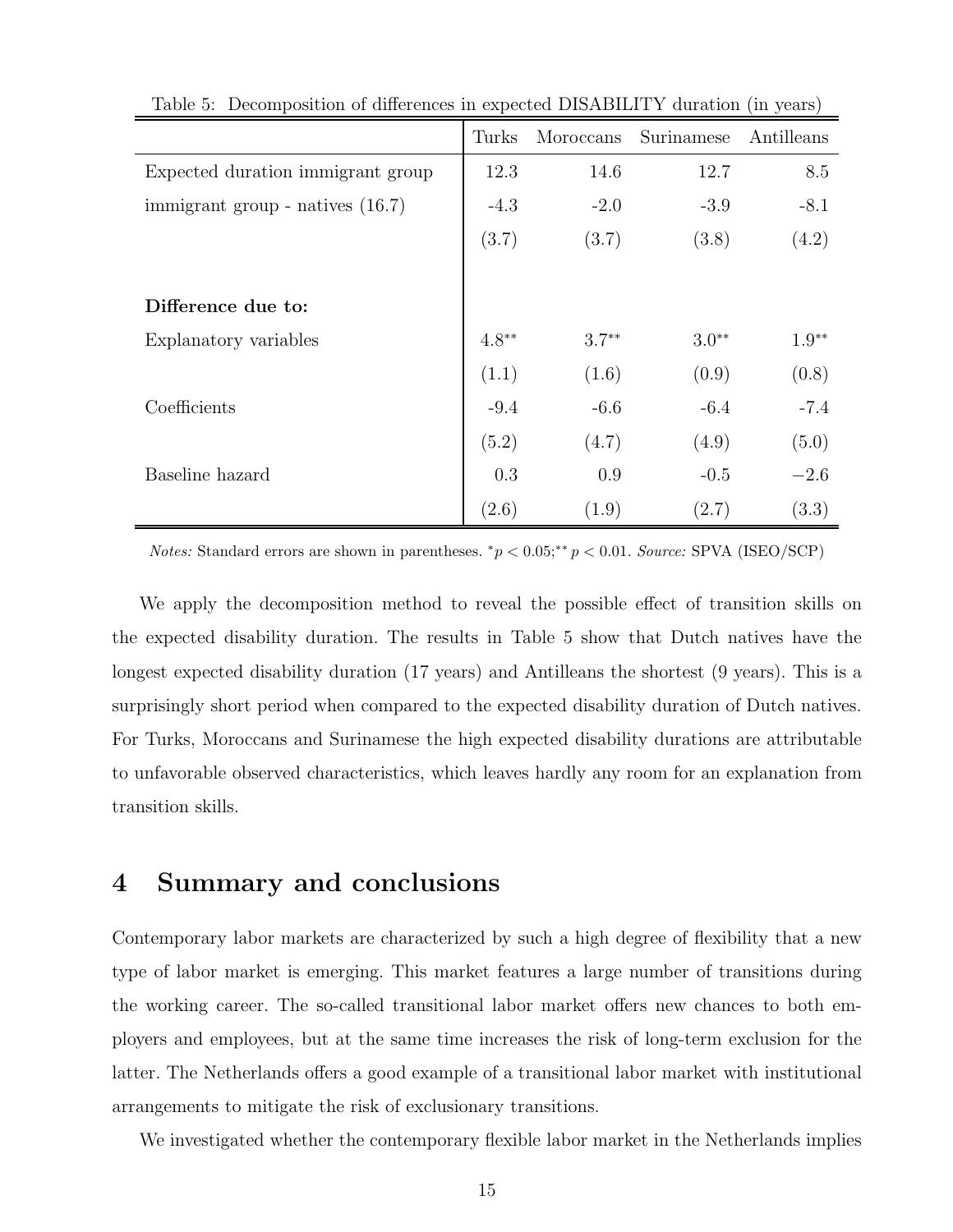higher risks of such transitions for groups which, for human capital reasons, are already vulnerable in the labor market. We added the criterion of restricted transition skills to select the groups under study. This led us to compare immigrants to Dutch natives. We subsequently focused on the transitions from (a) unemployment, (b) domestic care, and (c) prolonged illness to work. We applied a duration analysis to estimate the chance of a transition from inactivity to work for each group.

For the duration analysis we used proportional hazards models with maximum duration for stock-sampled data that account for varying entry. We assumed a piecewise constant baseline hazard on different intervals (calculated in months for unemployment and in years for both domestic care and prolonged illness). Looking at the baseline survival function, we find that in the case of unemployment the native Dutch reference individual leaves unemployment the fastest, while Turks leave unemployment the slowest. The analysis of the departure from domestic care, which is restricted to women, establishes that among the reference women Moroccans clearly have the fastest outflow, while the Antilleans and Turks, Dutch native women till the age of 60, have the slowest outflow. In the case of leaving disability, the departure is the fastest for the Antillean reference individual. More generally, Moroccans diverge remarkably from all other groups that show very low outflows, especially in the first ten years of disability. However, Moroccan women with young children, more than half of those women, have a virtually zero departure rate from domestic rate.

Our analyses thus show that unequal exclusionary risks exist, but to a different degree for the various groups and with variations per transition type. Turks and Moroccans have the longest expected unemployment duration. Among the Moroccans and the Turks, women also have the longest expected home care duration. Native Dutch furthermore have the longest disability duration. While the expected unemployment duration among Antilleans is longer than among Dutch natives, their expected disability duration is the shortest. Surinamese and Antilleans have similar expected durations for unemployment and domestic care (among women), which are both longer than the respective expected durations for Dutch natives.

To find out whether transition skills really affect the transition chances, we used decomposition analyses on the expected durations estimated by the proportional hazards model. In the case of unemployment, we first established that the impact of the observed characteristics on the outflow differs among the various groups. We then showed that the higher exclusionary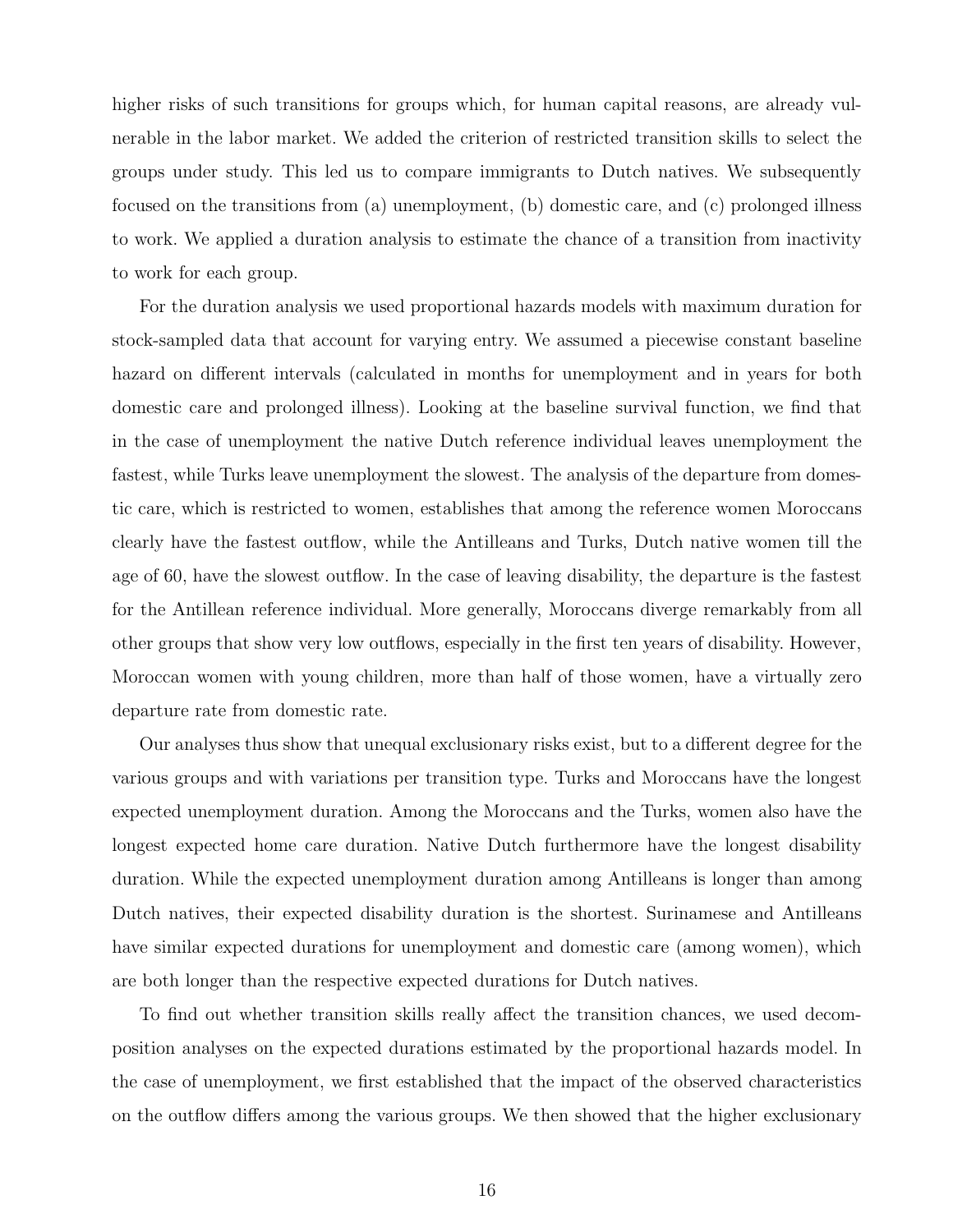risks for the Turks and Moroccans are mainly attributable to their unfavorable observed characteristics. These characteristics concern both endowments and demographic features, such as marital status, gender and age.

In the case of domestic care, we again found fairly large differences in the impact of the observed characteristics on the exclusionary risks of the immigrant groups. The decomposition of the expected home care durations shows that the observed characteristics are particularly unfavorable for Moroccan and Turkish women.

In the case of disability to work, the impact of the observed characteristics differs as well among the various groups. The low outflow of Turks, Moroccans and Surinamese seems to be primarily related to the observed characteristics. The coefficients do not add significantly to the explanation, although recent research shows that miscommunication between immigrant clients on the one hand, and civil servants from the agency responsible for the disability benefits on the other hand, helps to explain the disadvantaged outflow chances of the first (Veenman 2006).

The short discussion of the results from the decomposition analyses shows that transition skills are not dominant in the explanation of exclusionary risks. Human capital characteristics and demographic features turn out to be far more important. On the basis of our analyses it seems that the transitional labor markets do not pose new problems to those groups who already had a vulnerable labor market position. One condition may be added to this condition. If transitional skills are related to education, which is not an odd assumption, the actual meaning of these skills could be 'hidden' in the significance of education that we established.

Generally speaking, our analyses show that duration analyses combined with decomposition analyses reveal a lot about exclusionary risks. They are however not conclusive with respect to the explanatory variables. That is why we plead for more labor market research, preferably using panel data. This is probably a far more superior method in trying to achieve a real comprehension of exclusionary labor market processes.

# References

- Atkinson, J. (1984a). Flexibility, uncertainty, and manpower management. IMS Report No. 89, Institute of Management Studies, Brighton.
- Atkinson, J. (1984b). Manpower strategies for flexible organisations. Personnel Management August, 28–31.
- Beck, U. (1992). Risk Society, Towards a New Modernity. London: Sage.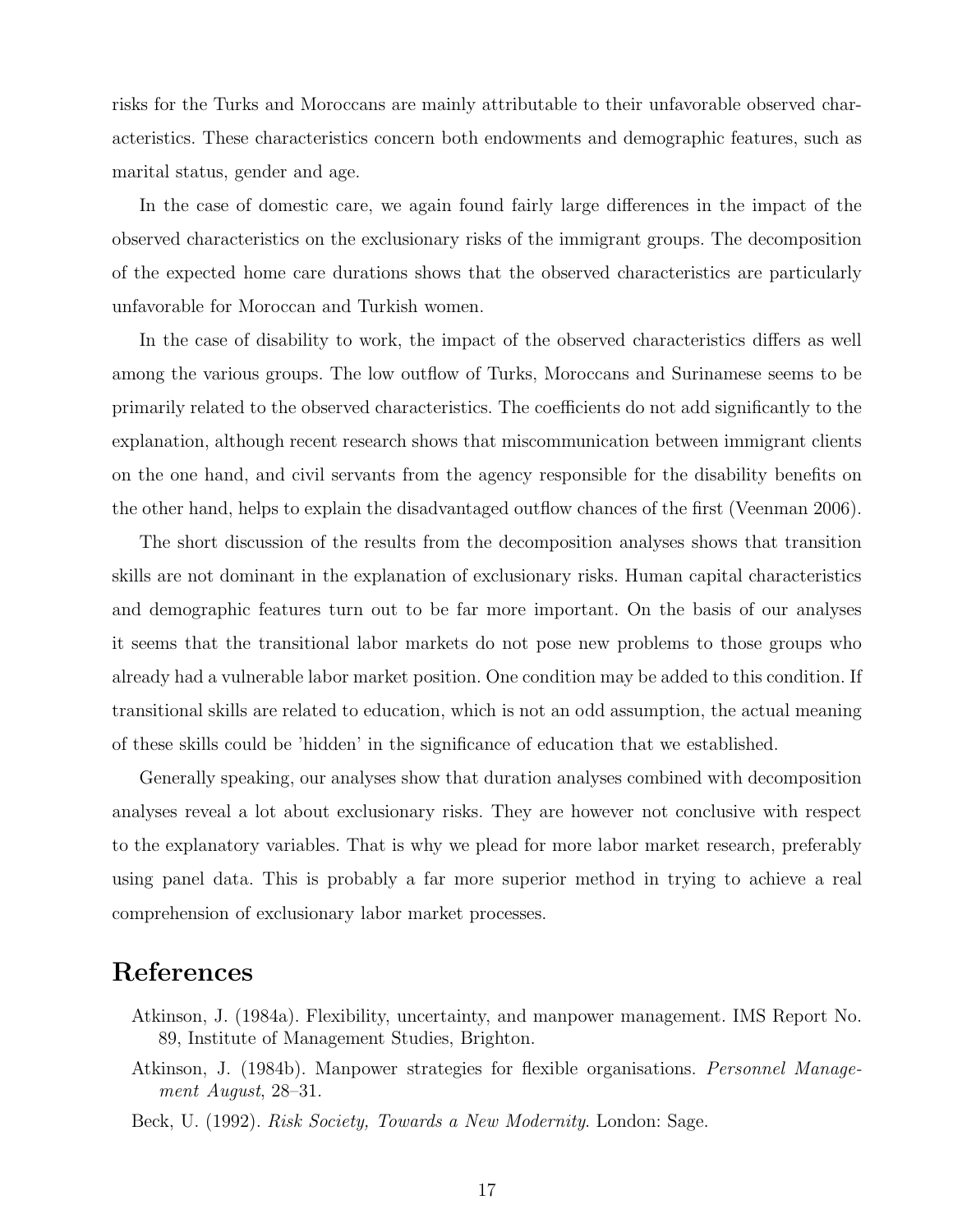- Blinder, A. S. (1973). Wage discrimination: Reduced form and structural estimates. Journal of Human Resources 8, 436–455.
- Buitendam, A. (2001). Een open architectuur voor arbeid en organisatie. Assen: Van Gorcum.
- De Koning, J., G. E. Bijwaard, A. Gelderblom, and H. Kroes (2005). Diversity in life courses; consequences for the labour market. In N. van den Heuvel, P. van der Hallen, T. van der Lippe, and J. Schippers (Eds.), *Labour Market Transitions and Supply Discrepancies*, pp. 43–59. OSA.
- Dewey, J. (1990). The school and society and the child and the curriculum. Chicago: The University of Chicago Press.
- Distelbrink, M. and T. Pels (2002). Normatieve orientaties en binding ('Normative orientations and bonding'). In J. Veenman (Ed.), *De toekomst in meervoud*, pp. 115–145. Assen: Van Gorcum.
- Fairlie, R. W. (2005). An extension of the Blinder-Oaxaca decomposition technique to logit and probit models. Journal of Economic and Social Measurement 30, 305–316.
- Giddens, A. (1991). *Modernity and self-identity, Self and society in the late modern-age.* Cambridge (UK): Polity Press.
- Groeneveld, S. M. and Y. M. R. Weijers-Martens (2003). Minderheden in beeld, De SPVA-02  $\it 'A$  portrait of ethnic minoirities, The SPVA-2002'). Rotterdam: Institute for Sociological and Economic Research.
- Ham, J. C., J. Svejnar, and K. Terrel (1998). Unemployment and the socail safety net during transitions to a market economy: Evidence from the Czech and Slovak Republics. American Economic Review 88, 1117–1142.
- Heckman, J. J. and B. Singer (1984). Econometric duration analysis. *Journal of Economet*rics 24, 63–132.
- Hofmeister, H., M. Mills, and H. P. Blossfeld (2003). Globalization, uncertainty, and women's mid-career life courses, A theoretical framework. Globalife Working paper 45, Faculty of Social and Economic Science, Bamberg.
- Jones, F. L. (1983). On decomposing the wage gap: A critical comment on Blinder's method. Journal of Human Resources 18, 126–130.
- Murphy, A. (1996). A piecewise–constant hazard-rate model for the duration of unemployment in single-interview samples of the stock of unemployed. *Economics Letters 51*, 177– 183.
- Nickell, S. (1979). Estimating the probability of leaving unemployment. *Econometrica* 47, 1249–1266.
- Oaxaca, R. L. (1973). Male–female wage differentials in urban labor markets. International Economic Review 14, 693–709.
- Oaxaca, R. L. and M. Ransom (1998). Calculation of approximate variances for wage decomposition differentials. Journal of Economic and Social Measurement 24, 55–61.
- Oaxaca, R. L. and M. Ransom (1999). Identification in detailed wage decomposition. The Review of Economics and Statistics 81, 154–157.
- Schmid, G. (1998). Transitional labour markets, A new European employment strategy. Discussion paper FS I 98-206, Wissenschaftszentrum Berlin für Sozialforschung, Berlin.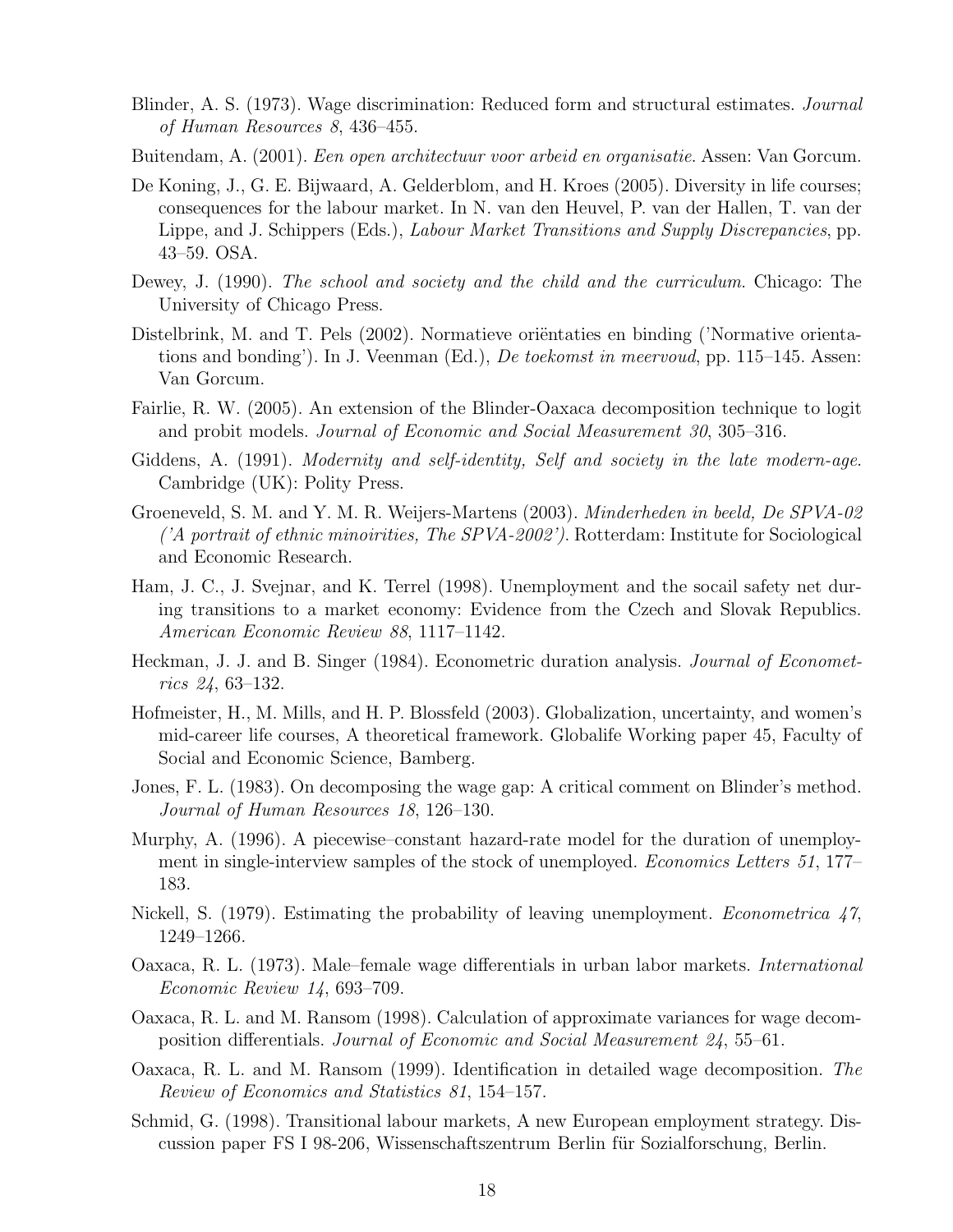- Schmid, G. (2000). Foreword. In J. O'Reilly, I. Cebrian, and M. Lallement (Eds.), Workingtime Changes: Social Integration through Transitional Labour Markets, pp. xix–xxi. Cheltenham, UK: Edward Elgar.
- Schmid, G. (2002). Employment systems in transition: Explaining performance differentials of post-industrial economies. In G. Schmid and B. Glazier (Eds.), The Dynamics of Full Employment, Social Integration through Transitional Labour Markets, pp. 23–48. Cheltenham, UK: Edward Elgar.
- Veenman, J. (1998). Buitenspel, Over langdurige werkloosheid onder etnische minderheden ('Off-side, Long-term unemployed ethnic minorities'). Assen: Van Gorcum.
- Veenman, J. (Ed.) (2006). Nieuwe ongelijkheden op de transitionele arbeidsmarkt ('New inequalities on the transitional labour market'), Amsterdam. Aksant.
- Wilthagen, T. (1998). Flexicurity, A new paradigm for labour market policy reform? Discussion paper FS I 98-202, Wissenschaftszentrum Berlin für Sozialforschung, Berlin.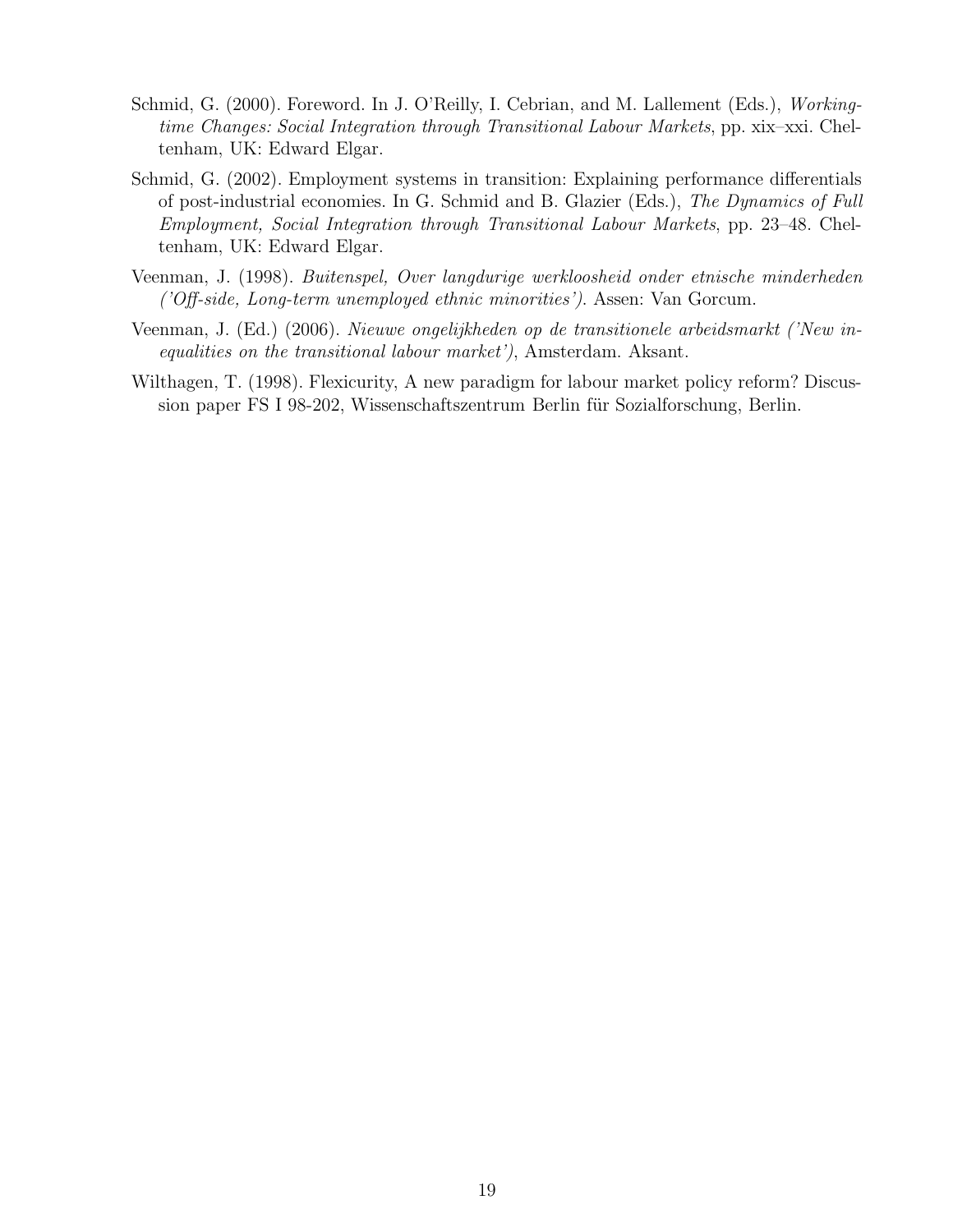## A Decomposition

Let  $E(X_i, \alpha, \beta)$  denote the expected duration for the individual with characteristics  $X_i$  given the coefficient vector  $\beta$  and the shape parameters of the baseline hazard  $\alpha$ . Then the decomposition of the non-linear difference in expected duration  $\bar{Y}_1 - \bar{Y}_2$  can be obtained in the following four equivalent ways

$$
D1 = D(X1, 1, 1, X2, 1, 1) + D(X2, 1, 1, X2, 2, 1) + D(X2, 2, 1, X2, 2, 2)
$$
  
\n
$$
D2 = D(X1, 1, 1, X2, 1, 1) + D(X2, 1, 2, X2, 2, 2) + D(X2, 1, 1, X2, 1, 2)
$$
  
\n
$$
D3 = D(X1, 2, 2, X2, 2, 2) + D(X1, 1, 1, X1, 2, 1) + D(X1, 2, 1, X1, 2, 2)
$$
  
\n
$$
D4 = D(X1, 2, 2, X2, 2, 2) + D(X1, 1, 2, X1, 2, 2) + D(X1, 1, 1, X1, 1, 2)
$$

where

$$
D(X_m, a^1, b^1, X_n, a^2, b^2) = \sum_{i=1}^{N_m} \frac{E(X_{im}, \hat{\alpha}_{a^1}, \hat{\beta}_{b^1})}{N_m} - \sum_{i=1}^{N_n} \frac{E(X_{in}, \hat{\alpha}_{a^2}, \hat{\beta}_{b^2})}{N_n}
$$

Note that  $D^1$  is the decomposition in (5). The alternative methods of calculating the decomposition provide different estimates, which is the familiar index problem with the Oaxaca-Blinder decomposition. Ham et al. (1998) suggest to average over the alternative decompositions to estimate the contribution of the coefficient estimates and of the coefficients. They did not consider the difference in the baseline hazard. Thus including the ancillary parameters, we propose to measure the contribution of the difference in the duration between the groups due to differences in observable characteristics by

$$
D(X) = \frac{1}{2} \sum_{k=1}^{2} D(X_1, k, k, X_2, k, k)
$$
 (A.1)

The contribution of the coefficient estimates to the differential is measured by

$$
D(\beta) = \frac{1}{4} \sum_{g=1}^{2} \left[ D(X_g, 2, 1, X_g, 2, 2) + D(X_g, 1, 1, X_g, 1, 2) \right]
$$
 (A.2)

The contribution of the baseline hazard to the differential is measured by

$$
D(\alpha) = \frac{1}{4} \sum_{g=1}^{2} \left[ D(X_g, 1, 2, X_g, 2, 2) + D(X_g, 1, 1, X_g, 2, 1) \right]
$$
(A.3)

Note that  $D(X) + D(\beta) + D(\alpha) = D(X_1, 1, 1, X_2, 2, 2) = \overline{Y}_1 - \overline{Y}_2$ , as should be.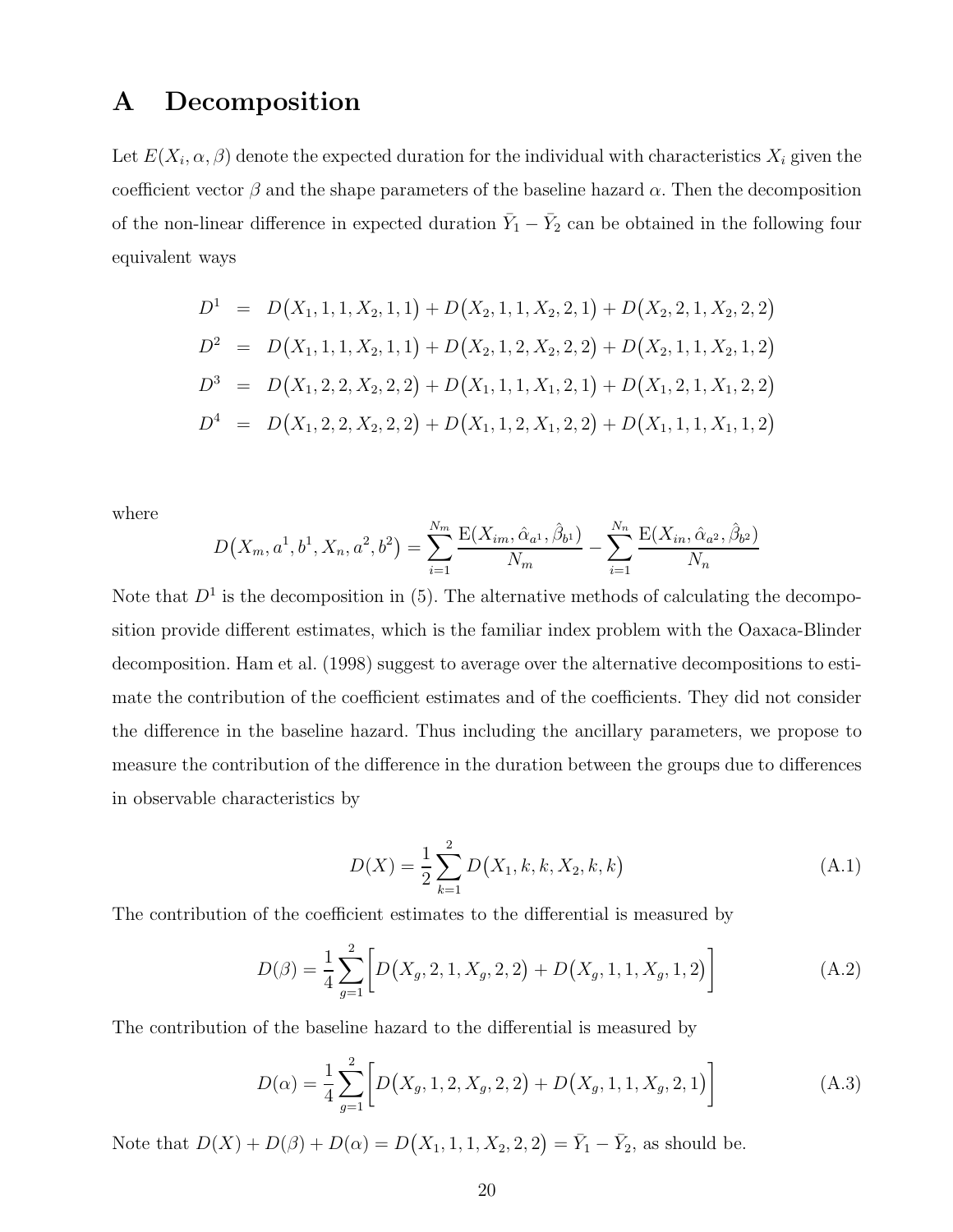In principle the standard errors could be approximated using the delta method, see Oaxaca and Ransom (1998) and Fairlie (2005). We choose to approximate the standard errors by a bootstrap method. For each transition type we sample with replacement from each ethnic group the same number of observations as in the true sample. We then estimate for each ethnic group the duration model described in Section 2.1. Based on the sampled observations and the parameter estimates for that sample we estimate the decompositions. With each decomposition we repeat this 100 times. The bootstrap standard errors are the standard errors of these 100 decompositions.

#### A.1 A note on identification of the decomposition

It is well known that the standard Oaxaca-Blinder decomposition cannot separate out the contribution of the constant term in the presence of dummy variables, see Jones (1983) and Oaxaca and Ransom (1999). A first glance we face the same problem when separating out the contribution of the shape of the baseline hazard in the presence of dummy variables. However, for the decomposition of the, non-linear, expected duration in a proportional hazard model with a piecewise constant baseline hazard we can distinguish between the contibution of the coefficients and the shape of the baseline hazard.<sup>17</sup> An example will illustrate this.

Consider a proportional hazard model with one variable  $X$  and a piecewise constant baseline hazard on three intervals,

$$
\lambda_0(t) = \begin{cases} e^{\beta_0 + \alpha_a} & t < t_a \\ e^{\beta_0 + \alpha_b} & t_a \le t < t_b \\ e^{\beta_0 + \alpha_c} & t \ge t_b \end{cases}
$$

with  $\sum_{m=1}^{3} \alpha_m = 0$ . Then the expected duration (obtained by maximum likelihood estimation)

 $17$ In fact this holds for any baseline hazard with separate shape parameter(s), like the Weibull model.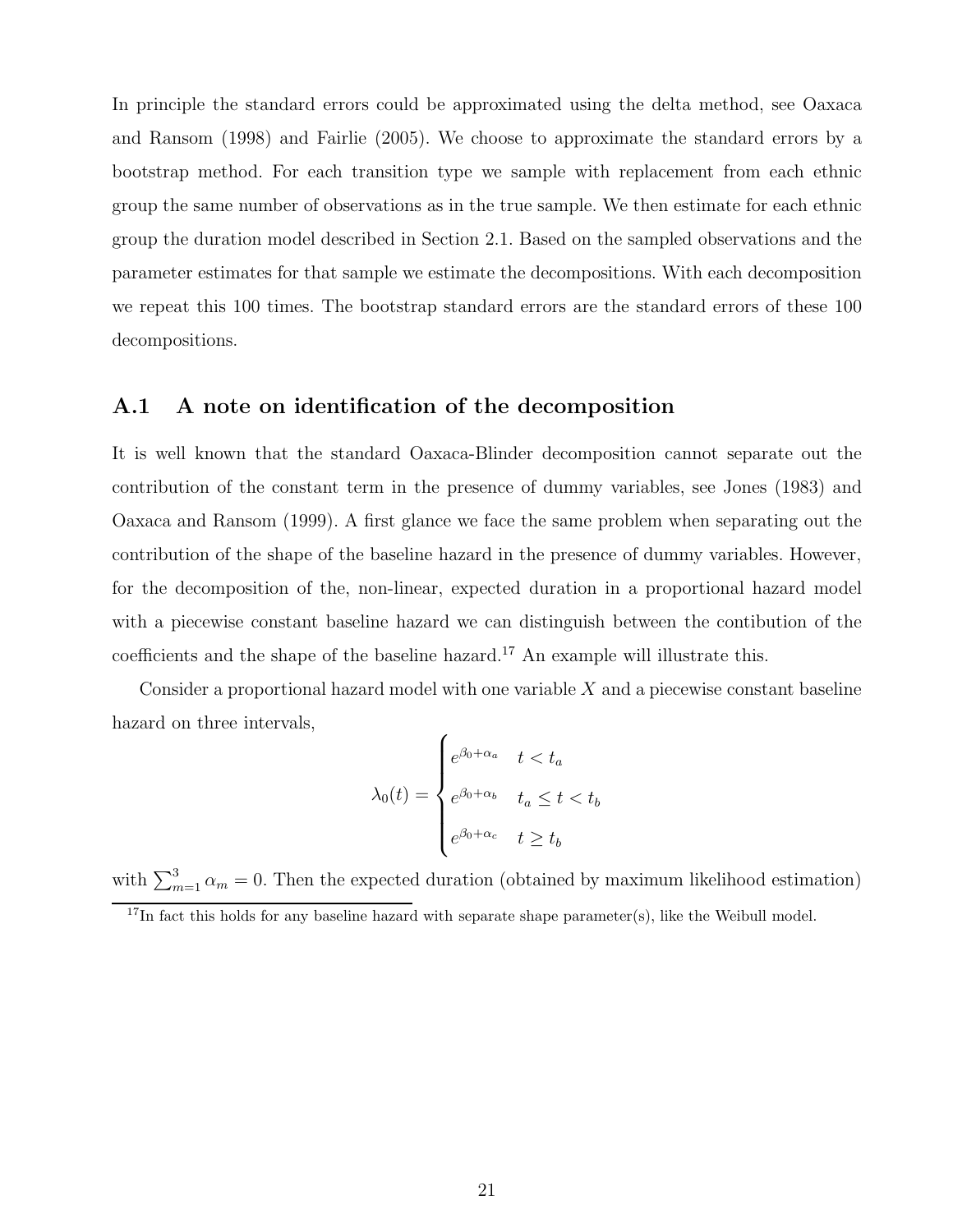for group  $g$  is

$$
\begin{split}\n\bar{Y}_g &= \frac{1}{N_g} \sum_{i=1}^{N_g} \mathcal{E}\Big(X_{ig}, \hat{\alpha}_g, \hat{\beta}_g\Big) \\
&= \frac{1}{N_g} \sum_{i=1}^{N_g} \Big\{ e^{-\beta_{0g} - \hat{\alpha}_{ag} - \hat{\beta}_{1g} X_{ig}} \Big[ 1 - \exp\Big(-e^{\hat{\beta}_{0g} + \hat{\alpha}_{ag} + \hat{\beta}_{1g} X_{ig}} t_a \Big) \Big] \\
&+ e^{-\hat{\beta}_{0g} - \hat{\alpha}_{bg} - \hat{\beta}_{1g} X_{ig}} \exp\Big(-e^{\hat{\beta}_{0g} + \hat{\alpha}_{ag} + \hat{\beta}_{1g} X_{ig}} t_a \Big) \Big[ 1 - \exp\Big(-e^{\hat{\beta}_{0g} + \hat{\alpha}_{bg} + \hat{\beta}_{1g} X_{ig}} (t_b - t_a) \Big) \Big] \\
&+ e^{-\hat{\beta}_{0g} - \hat{\alpha}_{cg} - \hat{\beta}_{1g} X_{ig}} \exp\Big(-e^{\hat{\beta}_{0g} + \hat{\alpha}_{ag} + \hat{\beta}_{1g} X_{ig}} t_a - e^{\hat{\beta}_{0g} + \hat{\alpha}_{bg} + \hat{\beta}_{1g} X_{ig}} (t_b - t_a) \Big) \Big\} \n\end{split} \tag{A.4}
$$

The resulting decomposition is given by  $\overline{Y}_1 - \overline{Y}_2 = D(X) + D(\beta) + D(\alpha)$  with

$$
D(X) = \frac{1}{2} \left[ \frac{1}{N_1} \sum_{i=1}^{N_1} E(X_{i1}, \hat{\alpha}_1, \hat{\beta}_1) - \frac{1}{N_2} \sum_{i=1}^{N_2} E(X_{i2}, \hat{\alpha}_1, \hat{\beta}_1) \right]
$$
\n
$$
+ \frac{1}{N_1} \sum_{i=1}^{N_1} E(X_{i1}, \hat{\alpha}_2, \hat{\beta}_2) - \frac{1}{N_2} \sum_{i=1}^{N_2} E(X_{i2}, \hat{\alpha}_2, \hat{\beta}_2) \right]
$$
\n
$$
D(\beta) = \frac{1}{4} \left[ \frac{1}{N_1} \sum_{i=1}^{N_1} E(X_{i1}, \hat{\alpha}_1, \hat{\beta}_1) - \frac{1}{N_1} \sum_{i=1}^{N_1} E(X_{i1}, \hat{\alpha}_1, \hat{\beta}_2) + \frac{1}{N_1} \sum_{i=1}^{N_1} E(X_{i1}, \hat{\alpha}_2, \hat{\beta}_1) - \frac{1}{N_1} \sum_{i=1}^{N_1} E(X_{i1}, \hat{\alpha}_2, \hat{\beta}_2) + \frac{1}{N_1} \sum_{i=1}^{N_2} E(X_{i2}, \hat{\alpha}_1, \hat{\beta}_1) - \frac{1}{N_2} \sum_{i=1}^{N_2} E(X_{i3}, \hat{\alpha}_1, \hat{\beta}_2) \right]
$$
\n(A.6)

$$
+\frac{1}{N_2}\sum_{i=1}^{N_2} \mathbf{E}\Big(X_{i2},\hat{\alpha}_1,\hat{\beta}_1\Big) - \frac{1}{N_2}\sum_{i=1}^{N_2} \mathbf{E}\Big(X_{i2},\hat{\alpha}_1,\hat{\beta}_2\Big) \n+\frac{1}{N_2}\sum_{i=1}^{N_2} \mathbf{E}\Big(X_{i2},\hat{\alpha}_2,\hat{\beta}_1\Big) - \frac{1}{N_2}\sum_{i=1}^{N_2} \mathbf{E}\Big(X_{i2},\hat{\alpha}_2,\hat{\beta}_2\Big) \nD(\alpha) = \frac{1}{4}\Big[\frac{1}{N_1}\sum_{i=1}^{N_1} \mathbf{E}\Big(X_{i1},\hat{\alpha}_1,\hat{\beta}_1\Big) - \frac{1}{N_1}\sum_{i=1}^{N_1} \mathbf{E}\Big(X_{i1},\hat{\alpha}_2,\hat{\beta}_1\Big) \n+\frac{1}{N_1}\sum_{i=1}^{N_1} \mathbf{E}\Big(X_{i1},\hat{\alpha}_1,\hat{\beta}_2\Big) - \frac{1}{N_1}\sum_{i=1}^{N_1} \mathbf{E}\Big(X_{i1},\hat{\alpha}_2,\hat{\beta}_2\Big) \n+\frac{1}{N_2}\sum_{i=1}^{N_2} \mathbf{E}\Big(X_{i2},\hat{\alpha}_1,\hat{\beta}_1\Big) - \frac{1}{N_2}\sum_{i=1}^{N_2} \mathbf{E}\Big(X_{i2},\hat{\alpha}_2,\hat{\beta}_1\Big) \n+\frac{1}{N_2}\sum_{i=1}^{N_2} \mathbf{E}\Big(X_{i2},\hat{\alpha}_1,\hat{\beta}_2\Big) - \frac{1}{N_2}\sum_{i=1}^{N_2} \mathbf{E}\Big(X_{i2},\hat{\alpha}_2,\hat{\beta}_2\Big)
$$

Now consider a simple transformation of X given by  $\tilde{X} = \theta X + \gamma$ . Then the expected duration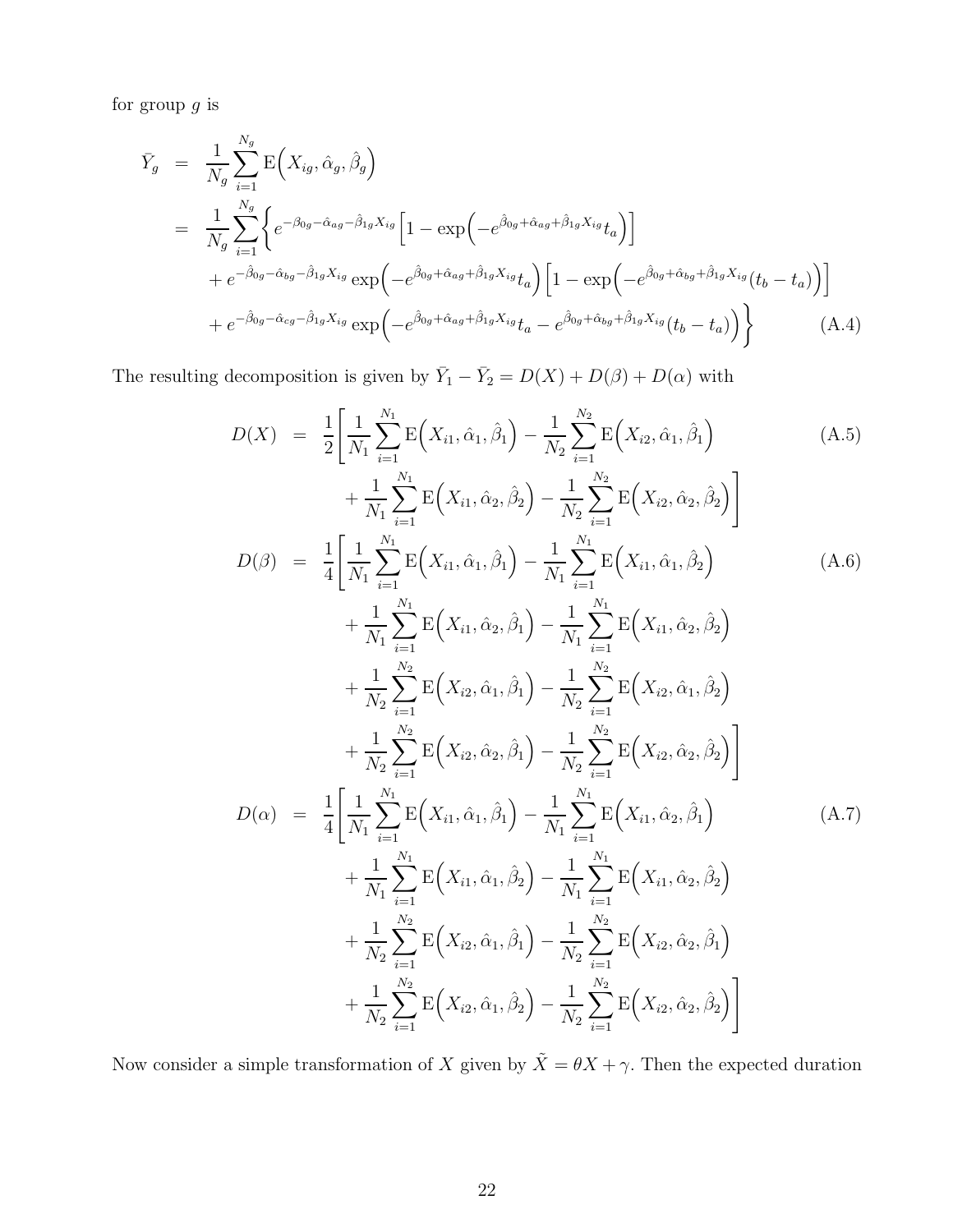(obtained by maximum likelihood estimation) for group  $q$  is

$$
\begin{split}\n\bar{Y}_{g} &= \frac{1}{N_{g}} \sum_{i=1}^{N_{g}} \mathbf{E} \Big( \tilde{X}_{ig}, \tilde{\alpha}_{g}, \tilde{\beta}_{g} \Big) \\
&= \frac{1}{N_{g}} \sum_{i=1}^{N_{g}} \Big\{ e^{-\tilde{\beta}_{0g} - \tilde{\alpha}_{ag} - \tilde{\beta}_{1g} \tilde{X}_{ig}} \Big[ 1 - \exp \Big( -e^{\tilde{\beta}_{0g} + \tilde{\alpha}_{ag} + \tilde{\beta}_{1g} \tilde{X}_{ig}} t_{a} \Big) \Big] \\
&+ e^{-\tilde{\beta}_{0g} - \tilde{\alpha}_{bg} - \tilde{\beta}_{1g} \tilde{X}_{ig}} \exp \Big( -e^{\tilde{\beta}_{0g} + \tilde{\alpha}_{ag} + \tilde{\beta}_{1g} \tilde{X}_{ig}} t_{a} \Big) \Big[ 1 - \exp \Big( -e^{\tilde{\beta}_{0g} + \tilde{\alpha}_{bg} + \tilde{\beta}_{1g} \tilde{X}_{ig}} (t_{b} - t_{a}) \Big) \Big] \\
&+ e^{-\tilde{\beta}_{0g} - \tilde{\alpha}_{cg} - \tilde{\beta}_{1g} \tilde{X}_{ig}} \exp \Big( -e^{\tilde{\beta}_{0g} + \tilde{\alpha}_{ag} + \tilde{\beta}_{1g} \tilde{X}_{ig}} t_{a} - e^{\tilde{\beta}_{0g} + \tilde{\alpha}_{bg} + \tilde{\beta}_{1g} \tilde{X}_{ig}} (t_{b} - t_{a}) \Big) \Big\} \end{split} \tag{A.8}
$$

with  $\tilde{\beta}_{1g}=\hat{\beta}_{1g}/\theta, \, \tilde{\beta}_{0g}=\hat{\beta}_{0g}-\frac{\gamma}{\theta}$  $\hat{\theta}^{\gamma}_{1g}$  and  $\tilde{\alpha}_{mg} = \hat{\alpha}_{mg}$  for  $m = 1, 2, 3$ . It is straightforward to show that, because

$$
\tilde{\beta}_{0g} + \tilde{\beta}_{1g}\tilde{X}_{ik} = \hat{\beta}_{0g} + \hat{\beta}_{1g}X_{ik} \quad \text{for } k = 1, \dots, 3
$$

none of the expected durations in (A.5), (A.6) or (A.7) change. Thus, the decomposition is invariant to affine transformations. Note that a change of the reference category of a dummy variable in included in the transformation when  $\theta = -1$  and  $\gamma = 1$ .

# B Estimation results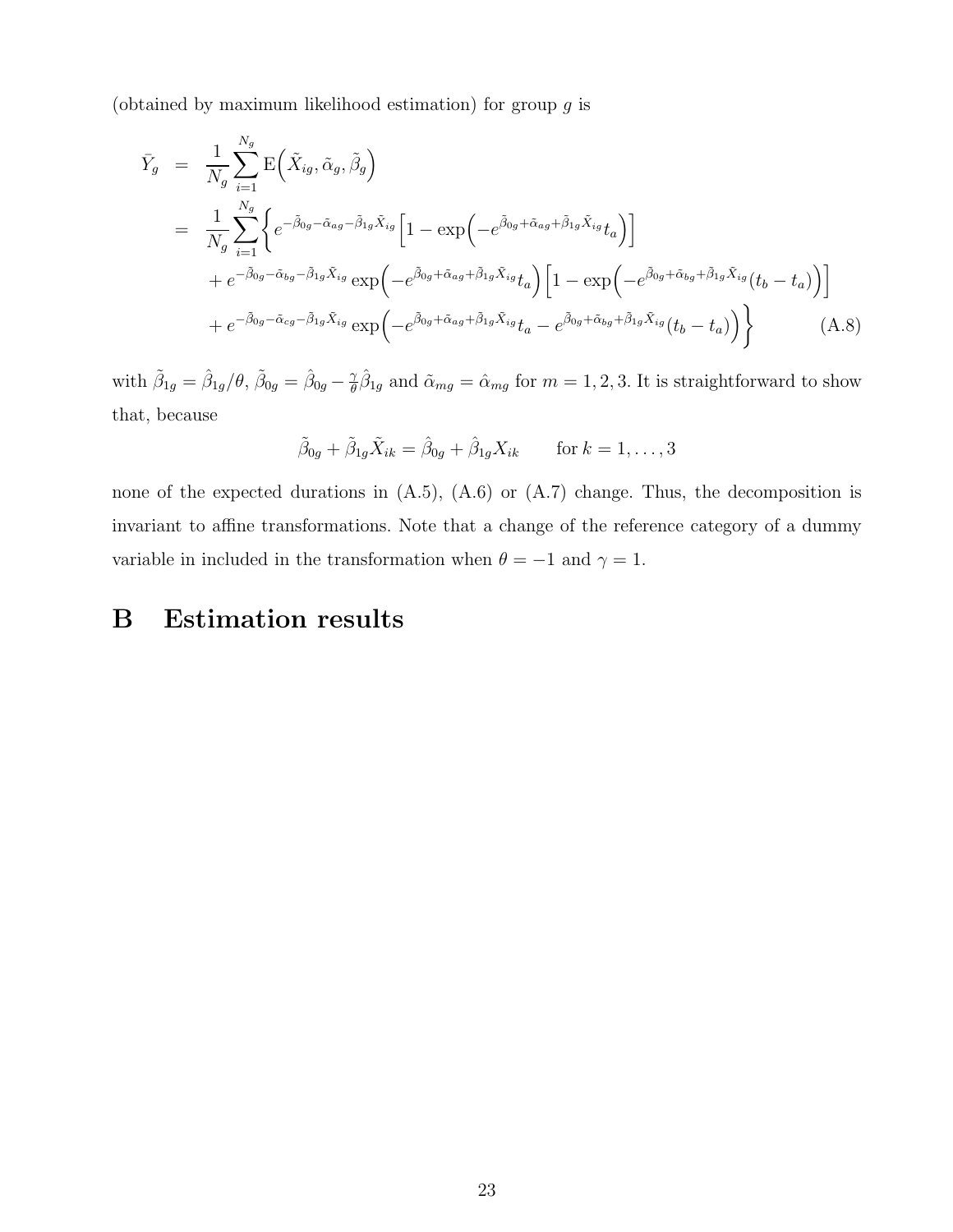|                                  | Turks      | Moroccans           | Surinamese      | Antilleans          | <b>Natives</b> |
|----------------------------------|------------|---------------------|-----------------|---------------------|----------------|
| Regression coefficients          |            |                     |                 |                     |                |
| Female                           | 0.063      | 0.067               | $-0.155*$       | $-0.336^{\ast\ast}$ | $-0.085$       |
|                                  | (0.080)    | (0.101)             | (0.078)         | (0.099)             | (0.104)        |
| Married/Cohabiting               | $0.286**$  | 0.207               | $0.345**$       | 0.187               | 0.041          |
|                                  | (0.099)    | (0.107)             | (0.106)         | (0.136)             | (0.106)        |
| No education                     | $-0.591**$ | $-0.409**$          | $-0.332^{\ast}$ | $-0.207$            | $-0.041$       |
|                                  | (0.114)    | (0.114)             | (0.131)         | (0.141)             | (0.303)        |
| Basic education                  | $-0.292**$ | $-0.110$            | 0.148           | $-0.159$            | $-0.041$       |
|                                  | (0.113)    | (0.142)             | (0.137)         | (0.160)             | (0.303)        |
| Low Secondary educ.              | $-0.033$   | $0.466**$           | $0.317*$        | 0.095               | 0.099          |
|                                  | (0.135)    | (0.179)             | (0.125)         | (0.164)             | (0.184)        |
| High Secondary educ.             | 0.161      | $0.557**$           | $0.233*$        | 0.158               | 0.264          |
|                                  | (0.148)    | (0.168)             | (0.115)         | (0.144)             | (0.168)        |
| High education                   | 0.161      | $0.557**$           | $0.233*$        | $0.158\,$           | $0.531**$      |
|                                  | (0.148)    | (0.168)             | (0.115)         | (0.144)             | (0.185)        |
| bad health                       | $-0.359**$ | $-0.215$            | $-0.141$        | $-0.028$            | $0.072\,$      |
|                                  | (0.117)    | (0.120)             | (0.129)         | (0.158)             | (0.130)        |
| $\rm age^a$                      | $-0.016$   | $-0.008$            | $-0.035$        | 0.062               | $-0.001$       |
|                                  | (0.057)    | (0.072)             | (0.049)         | (0.062)             | (0.070)        |
| age-squared                      | $-0.095*$  | $-0.238^{\ast\ast}$ | $-0.021$        | $-0.049$            | $-0.008$       |
|                                  | (0.044)    | (0.060)             | (0.039)         | (0.047)             | (0.051)        |
| Children $(< 12)$                | $-0.646**$ | $-0.649**$          | $-0.713**$      | $-0.216$            | $-0.042$       |
|                                  | (0.146)    | (0.164)             | (0.157)         | (0.147)             | (0.140)        |
| Constant                         | $-3.053**$ | $-2.833**$          | $-3.138***$     | $-2.808**$          | $-2.739**$     |
|                                  | (0.199)    | (0.141)             | (0.158)         | (0.134)             | (0.186)        |
| duration dependence <sup>b</sup> |            |                     |                 |                     |                |
| $\alpha_1$ (0 to 2 months)       | 0.331      | 0.614               | 0.558           | $1.216**$           | $2.477**$      |
|                                  | (0.616)    | (0.441)             | (0.407)         | (0.257)             | (0.284)        |
| $\alpha_2$ (2 to 6 months)       | 0.331      | 0.614               | 0.558           | $1.216**$           | 0.801          |
|                                  | (0.616)    | (0.441)             | (0.407)         | (0.257)             | (0.600)        |
| $\alpha_3$ (6 month to 1 year)   | 0.423      | $0.737*$            | $0.686**$       | 0.201               | $-0.788$       |
|                                  | (0.321)    | (0.372)             | (0.243)         | (0.288)             | (0.582)        |
| $\alpha_4$ (1 to 2 years)        | 0.423      | $-0.699**$          | $0.686**$       | 0.201               | $-0.788$       |
|                                  | (0.321)    | (0.193)             | (0.243)         | (0.288)             | (0.582)        |
| $\alpha_5$ (2 to 5 years)        | $-0.211$   | $-0.699^{\ast\ast}$ | $-0.412$        | $-0.636^{\ast}$     | $-0.598**$     |
|                                  | (0.228)    | (0.193)             | (0.228)         | (0.262)             | (0.271)        |
| $\alpha_6$ (> 5 years)           | $-0.543**$ | $-0.653**$          | $-0.832**$      | $-0.780^{\ast\ast}$ | $-1.891**$     |
|                                  | (0.205)    | (0.137)             | (0.172)         | (0.133)             | (0.193)        |
| Log-likelihood                   | $-3052.5$  | $-2606.8$           | $-1820.3$       | $-1379.0$           | $-666.5$       |
| N                                | 575        | 489                 | $361\,$         | 271                 | 140            |

Table 6: Parameter estimates of hazard model with maximum duration for time in UNEMPLOYMENT (in months)

<sup>a</sup> Age is the (time-varying) age at each year of unemployment, starting from the year the individual entered unemployment, centered at the mean age of 35 years.

<sup>b</sup> Some intervals are combined. Turks: 1 and 2, 3 and 4; Moroccans: 1 and 2, 4 and 5; Surinamese: 1, 2 and 3; Antilleans: 1 and 2, 3 and 4; Natives: 3, 4 and 5.

 $Notes: Standard errors are shown in parentheses.$ <sup>\*</sup> $p < 0.05$ ;<sup>\*\*</sup> $p < 0.01$ . Source: SPVA (ISEO/SCP)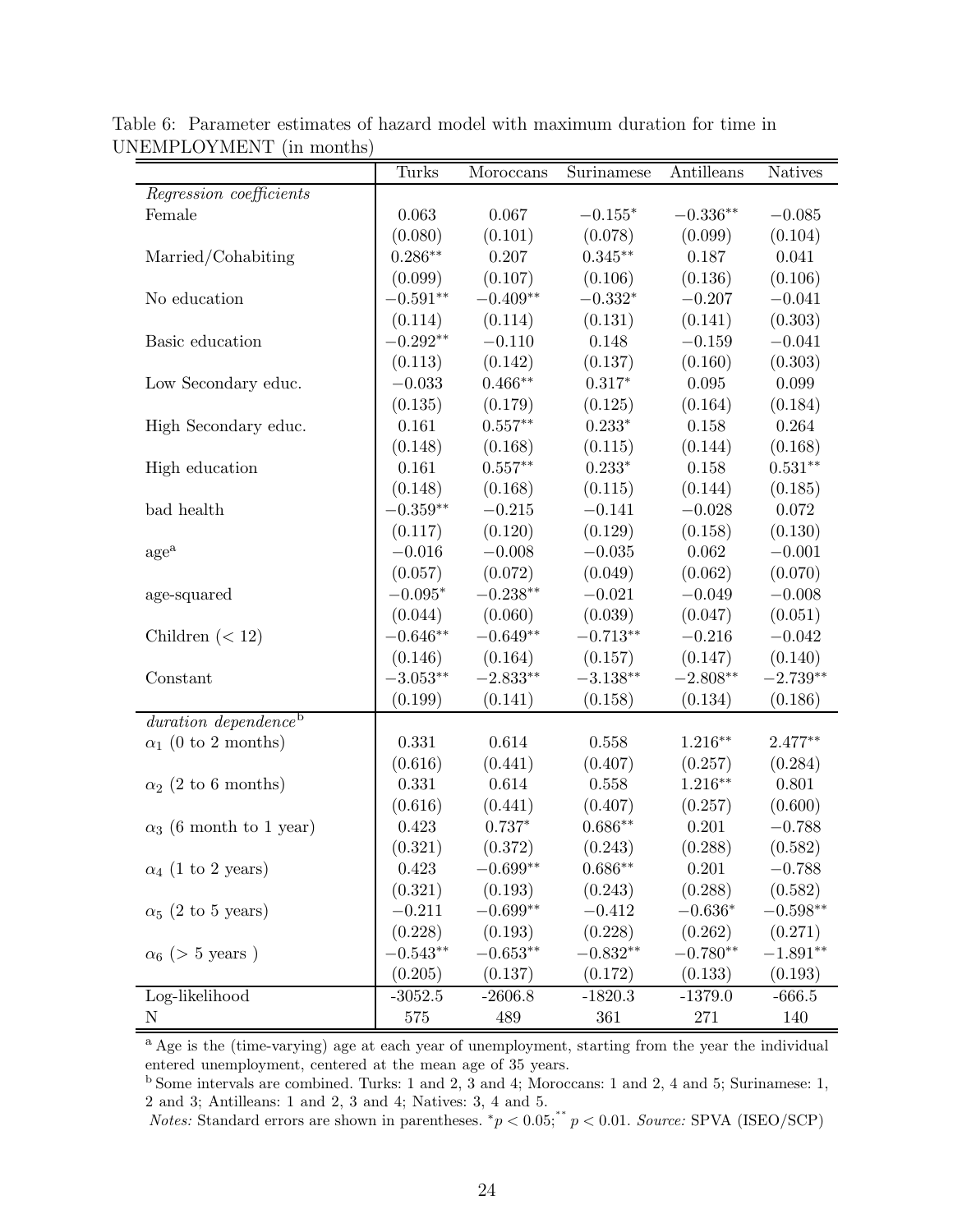|                                  | Turks       | Moroccans       | Surinamese | Antilleans | <b>Natives</b> |
|----------------------------------|-------------|-----------------|------------|------------|----------------|
| Regression coefficients          |             |                 |            |            |                |
| Employment experience            | $1.029**$   | $\,0.324\,$     | $1.142**$  | $1.688**$  | 0.248          |
|                                  | (0.158)     | (0.252)         | (0.343)    | (0.565)    | (0.614)        |
| Married/Cohabiting               | $0.843**$   | $0.676**$       | 0.407      | $-0.231$   | 0.262          |
|                                  | (0.141)     | (0.176)         | (0.208)    | (0.231)    | (0.552)        |
| No education                     | $-1.215***$ | $-1.526**$      | $-1.530**$ | $-0.571$   | $0.815\,$      |
|                                  | (0.162)     | (0.231)         | (0.410)    | (0.318)    | (1.472)        |
| Basic education                  | $-0.423*$   | $-0.077$        | $-0.916**$ | $-0.427$   | 0.815          |
|                                  | (0.173)     | (0.265)         | (0.356)    | (0.307)    | (1.472)        |
| Low Secondary educ.              | $-0.326$    | $-0.686*$       | 0.064      | $-0.213$   | $-0.021$       |
|                                  | (0.239)     | (0.300)         | (0.269)    | (0.242)    | (0.531)        |
| High Secondary educ.             | 0.269       | $0.195\,$       | $-0.250$   | $-0.282$   | 0.721          |
|                                  | (0.266)     | (0.294)         | (0.312)    | (0.253)    | (0.543)        |
| High education                   | 0.269       | $0.195\,$       | $-0.250$   | $-0.073$   | $0.976\,$      |
|                                  | (0.266)     | (0.294)         | (0.312)    | (0.412)    | (0.783)        |
| age <sup>a</sup>                 | $-0.773$    | 0.575           | $0.732**$  | $-0.385$   | $1.972*$       |
|                                  | (0.492)     | (0.305)         | (0.188)    | (0.340)    | (0.953)        |
| age-squared                      | $-1.119*$   | $-0.879*$       | $0.155\,$  | $-0.557*$  | 0.781          |
|                                  | (0.449)     | (0.385)         | (0.161)    | (0.232)    | (0.587)        |
| Children $(< 12)$                | $-1.236**$  | $-12.003**$     | $-0.027$   | $-0.060$   | 0.106          |
|                                  | (0.353)     | (2.184)         | (0.370)    | (0.276)    | (1.003)        |
| Constant                         | $-2.419**$  | $-1.566**$      | $-3.243**$ | $-3.003**$ | $-6.027**$     |
|                                  | (0.238)     | (0.271)         | (0.448)    | (0.654)    | (1.814)        |
| duration dependence <sup>b</sup> |             |                 |            |            |                |
| $\alpha_1$ (0 to 10 years)       | 0.029       | $0.319^{\ast}$  | 0.162      | $0.647**$  | $0.115\,$      |
|                                  | (0.101)     | (0.153)         | (0.154)    | (0.148)    | (0.241)        |
| $\alpha_2$ (10 to 15 years)      | 0.029       | $0.319^{\ast}$  | 0.162      | $-0.647**$ | $0.115\,$      |
|                                  | (0.101)     | (0.153)         | (0.154)    | (0.148)    | (0.241)        |
| $\alpha_3$ (15 to 20 years)      | $-0.029$    | $0.319^{\ast}$  | $-0.162$   | $-0.647**$ | 0.115          |
|                                  | (0.101)     | (0.153)         | (0.154)    | (0.148)    | (0.241)        |
| $\alpha_4$ (20 to 25 years)      | $-0.029$    | $-0.319*$       | $-0.162$   | $-0.647**$ | $0.115\,$      |
|                                  | (0.101)     | (0.153)         | (0.154)    | (0.148)    | (0.241)        |
| $\alpha_5$ (> 25 years)          | $-0.029$    | $-0.319^{\ast}$ | $-0.162$   | $-0.647**$ | $-0.115$       |
|                                  | (0.101)     | (0.153)         | (0.154)    | (0.148)    | (0.241)        |
| Log-likelihood                   | $-4611.0$   | $-4140.0$       | $-1424.0$  | $-992.2$   | $-1145.6$      |
| $\mathbf N$                      | 1309        | 1132            | 419        | $\,294$    | 338            |

Table 7: Parameter estimates of hazard model with maximum duration for time in DOMESTIC CARE (in years) for women

<sup>a</sup> Age is the (time-varying) age at each year of domestic care, starting from the year the individual entered domestic care, centered at the mean age of 45 years. b Some intervals are combined. Turks: 1–2, 3–5; Moroccans: 1–3, 4–5; Surinamese: 1–2, 3–5; Antilleans: 2–5; Natives: 1–4.

Notes: Standard errors are shown in parentheses.  $^*p < 0.05; ^{**}p < 0.01$ . Source: SPVA (ISEO/SCP)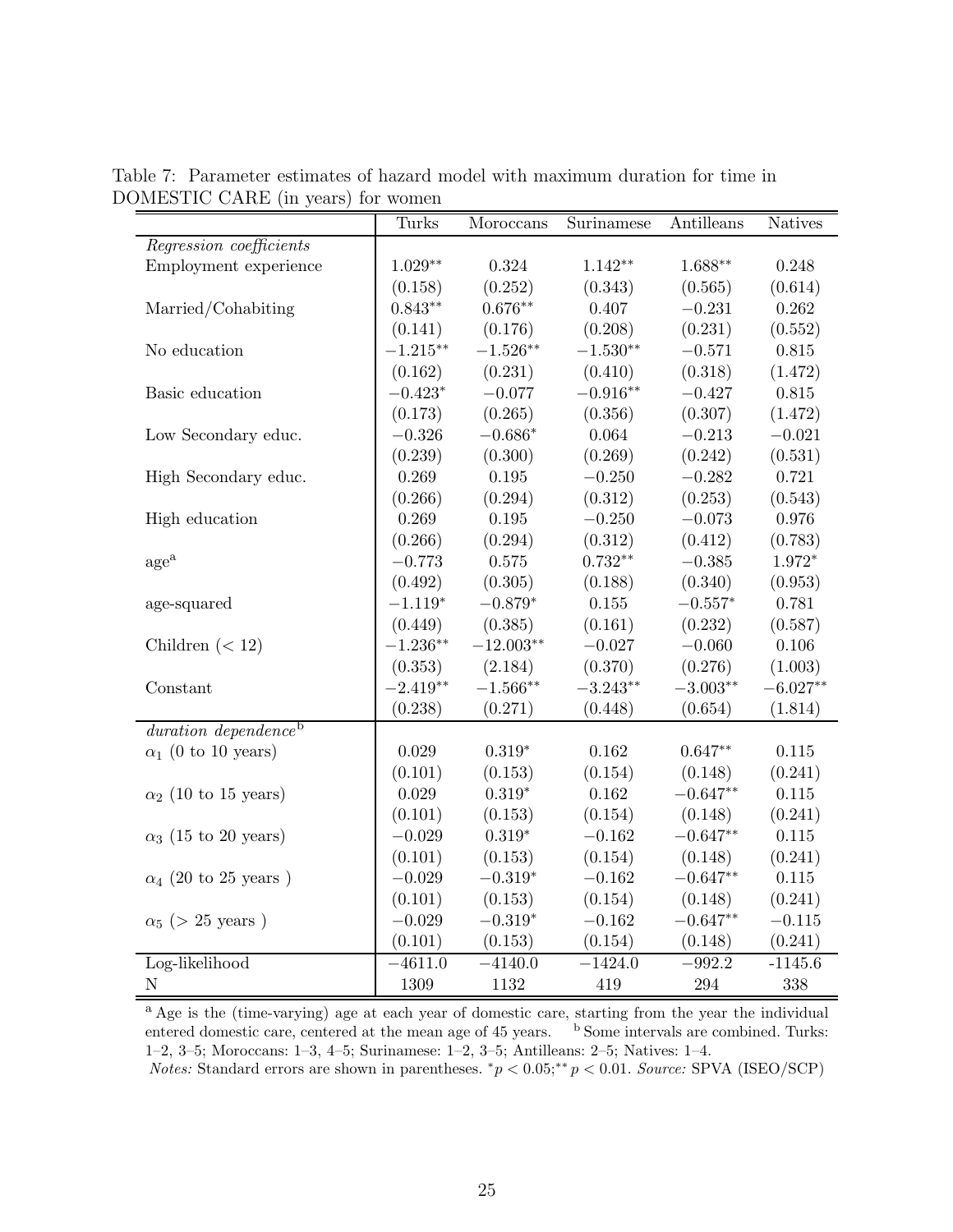|                                  | Turks      | Moroccans  | Surinamese | Antilleans | <b>Natives</b> |
|----------------------------------|------------|------------|------------|------------|----------------|
| Regression coefficients          |            |            |            |            |                |
| female                           | $0.680**$  | $1.323**$  | 0.413      | 0.461      | 0.839          |
|                                  | (0.222)    | (0.420)    | (0.295)    | (0.341)    | (0.663)        |
| Married/Cohabiting               | 0.346      | $-0.217$   | $0.656*$   |            | 1.042          |
|                                  | (0.203)    | (0.375)    | (0.282)    |            | (0.647)        |
| No education                     | $-0.306$   | 0.054      | $-0.078$   | $-0.650$   |                |
|                                  | (0.319)    | (0.449)    | (0.402)    | (0.615)    |                |
| Basic education                  | 0.538      | $1.499*$   | $-0.034$   | $-0.429$   |                |
|                                  | (0.340)    | (0.591)    | (0.428)    | (0.519)    |                |
| Low Secondary educ.              | 0.796      | $-0.194$   | 0.861      | $-0.291$   | 1.167          |
|                                  | (0.416)    | (0.751)    | (0.464)    | (0.420)    | (0.996)        |
| High Secondary educ.             | $1.179**$  | 0.770      | 0.904      | 0.165      | $1.680*$       |
|                                  | (0.450)    | (0.767)    | (0.480)    | (0.328)    | (0.840)        |
| High education                   | $1.179**$  | 0.770      | 0.904      | 0.165      | 2.307          |
|                                  | (0.450)    | (0.767)    | (0.480)    | (0.328)    | (1.207)        |
| $\rm{age}^{\rm{a}}$              | 0.173      | 0.188      | $0.740**$  | 0.359      | $0.842**$      |
|                                  | (0.183)    | (0.240)    | (0.192)    | (0.255)    | (0.339)        |
| age-squared                      | 0.007      | 0.149      | 0.257      | $0.327*$   | $0.567**$      |
|                                  | (0.129)    | (0.165)    | (0.180)    | (0.147)    | (0.222)        |
| Constant                         | $-2.778**$ | $-3.133**$ | $-3.417**$ | $-2.917**$ | $-5.797**$     |
|                                  | (0.355)    | (0.596)    | (0.455)    | (0.469)    | (1.482)        |
| duration dependence <sup>b</sup> |            |            |            |            |                |
| $\alpha_1$ (0 to 10 years)       | $-0.459*$  | $-0.815**$ | $-0.095$   | 0.469      | $-0.636$       |
|                                  | (0.234)    | (0.367)    | (0.257)    | (0.462)    | (0.647)        |
| $\alpha_2$ (10 to 20 years)      | $-0.594$   | $-0.740$   | $-0.153$   | $-0.669$   | 0.524          |
|                                  | (0.312)    | (0.430)    | (0.289)    | (0.814)    | (0.530)        |
| $\alpha_3$ (> 20 years)          | $1.053**$  | $1.555***$ | 0.249      | 0.201      | 0.111          |
|                                  | (0.213)    | (0.269)    | (0.262)    | (0.573)    | (0.548)        |
| Log-likelihood                   | $-1684.4$  | $-1331.2$  | $-943.2$   | $-364.5$   | $-488.7$       |
| N                                | 551        | 437        | 307        | 124        | 155            |

Table 8: Parameter estimates of hazard model with maximum duration for time in DISABILITY (in years)

<sup>a</sup> Age is the (time-varying) age at each year of disability, starting from the year the individual entered disability, centered at the mean age of 48 years. Notes: Standard errors are shown in parentheses.  $*_{p}$  < 0.05;<sup>\*\*</sup>  $p$  < 0.01. Source: SPVA (ISEO/SCP)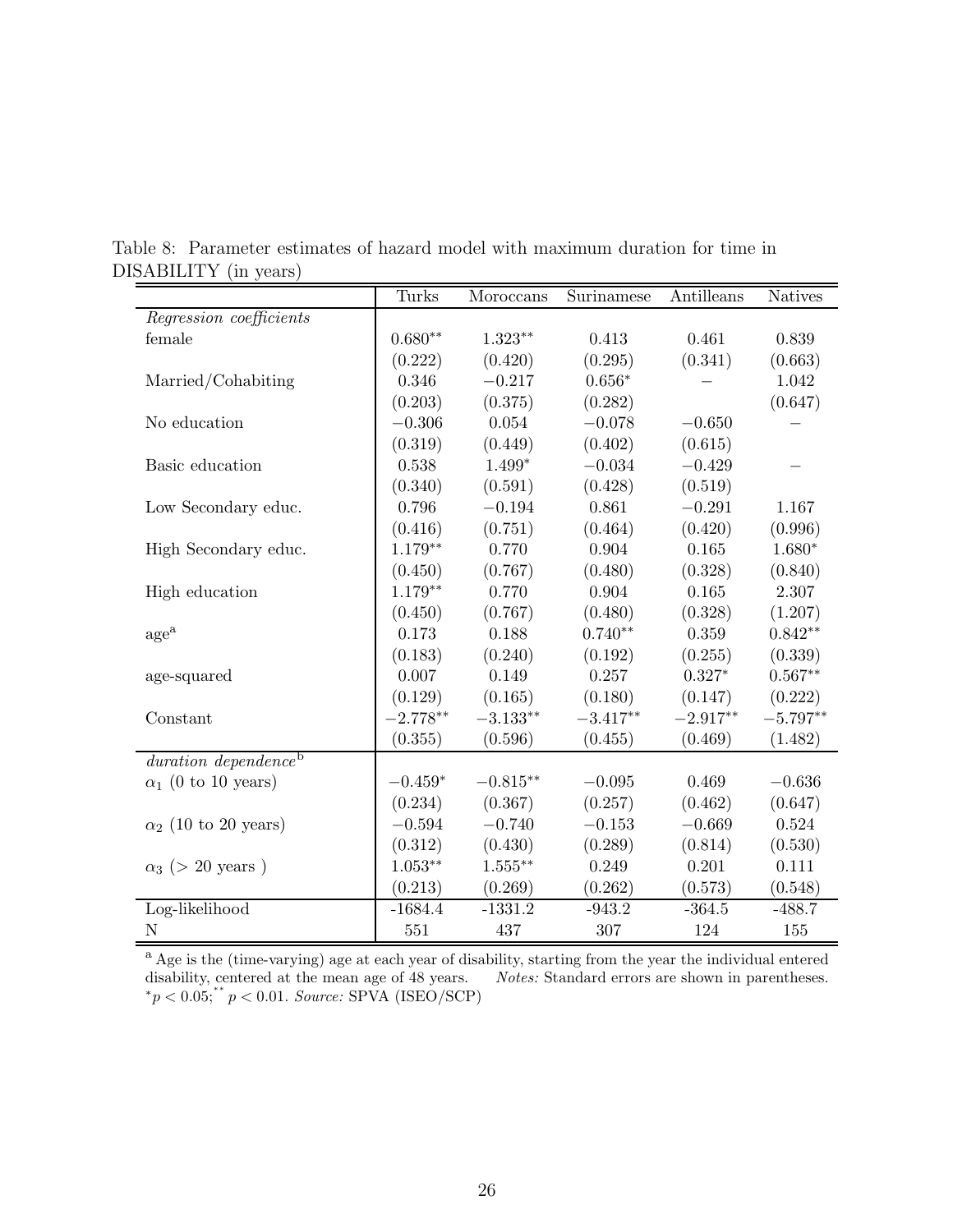# C Figures



Figure 1: Estimated survival rate in UNEMPLOYMENT for a reference individual. A reference individual is a single male with primary education, good health, no children and aged 35.